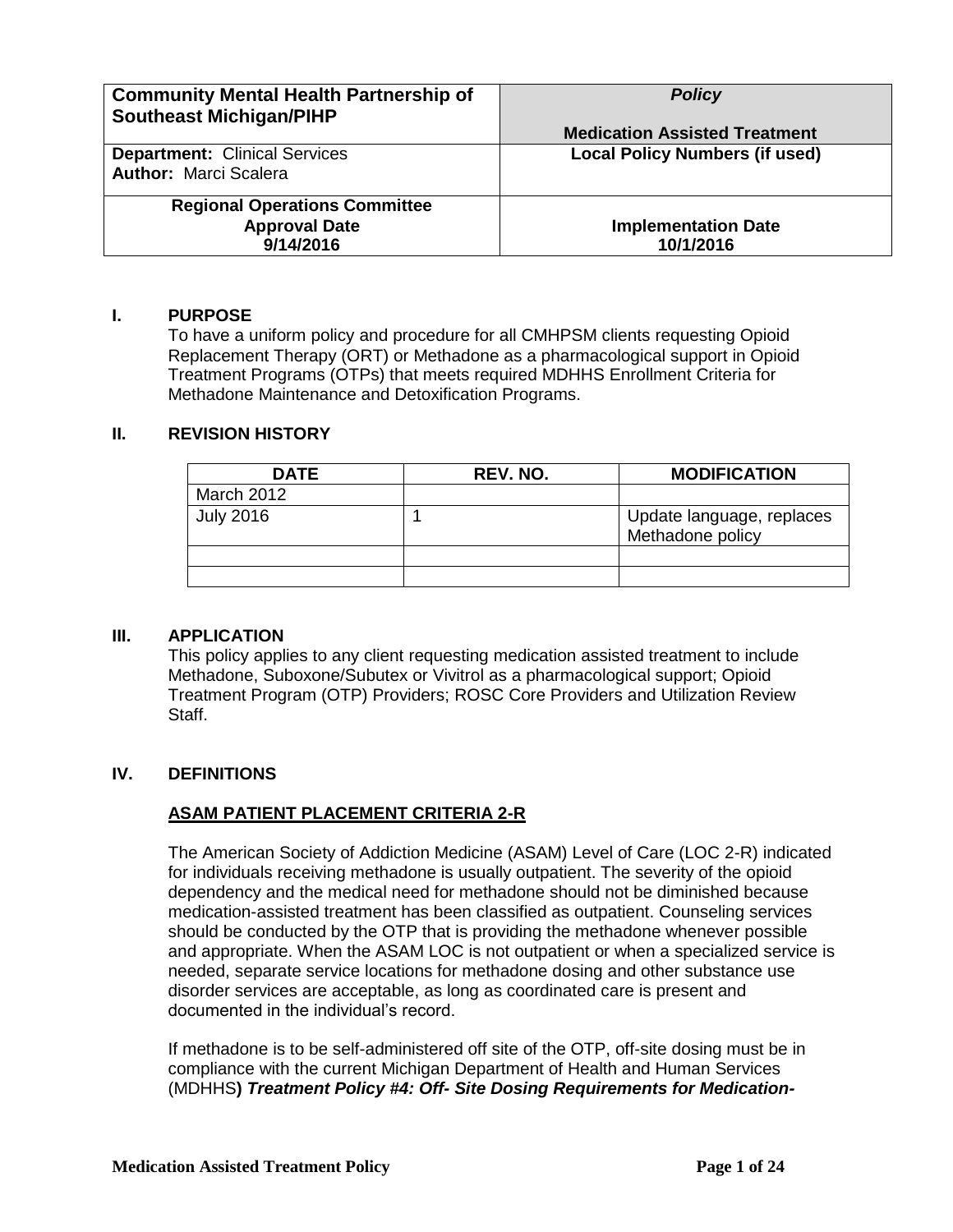*Assisted Treatment***.** This includes Sunday and holiday doses for those individuals not deemed to be responsible for managing take-home doses.

All six dimensions of the ASAM patient placement criteria must be addressed:

- 1. Acute intoxication and/or withdrawal potential.
- 2. Biomedical conditions and complications.

3. Emotional/behavioral conditions and complications (e.g., psychiatric conditions, psychological or emotional/behavioral complications of known or unknown origin, poor impulse control, changes in mental status, or transient neuropsychiatric complications).

- 4. Treatment acceptance/resistance.
- 5. Relapse/continued use potential.
- 6. Recovery/living environment.

In using these dimensions, the strengths and supports, or recovery capital of the individual will be a major factor in assisting with the design of the individualized treatment and recovery plan.

## **CASE MANAGEMENT WITH ORT:**

In many situations, case management or care coordination services may be needed by individuals to further support the recovery process. These services can link the individual to other recovery supports within the community such as medical care, mental health services, educational or vocational assistance, housing, food, parenting, legal assistance, and self-help groups. Documentation of such referrals and follow up must be in the treatment plan(s) and progress notes within the individual's chart. If it is determined that case management or care coordination is not appropriate for the individual, the rationale must be documented in the individual's chart. The acupuncture detoxification five-point protocol is suggested as a means of assisting the individual with symptom management of anxiety and restorative sleep.

## **E-2 INFORMATION MANAGEMENT SYSTEM**

The CMHPSM's web-based information management system for interfacing with providers; Access and Utilization Management, Finance and medical records

### **MEDICAL DIRECTOR/DESIGNEE**

The Medical Director of the CMHPSM may designate a consulting physician with additional expertise to assist with concurrent review determinations in questionable methadone cases

## **MEDICAID MEDICAL NECESSITY REQUIREMENT**

The Medicaid Provider Manual lists the medical necessity requirements that shall be used to determine the need for methadone as an adjunct treatment and recovery service. The Medicaid- covered substance use disorder benefit for methadone services includes the provision and administration of methadone, nursing services, physician encounters, physical examinations, lab tests (including initial blood work, toxicology screening, and pregnancy tests) and physician-ordered TB skin tests. The medical necessity requirements and services also apply to all non-Medicaid covered individuals.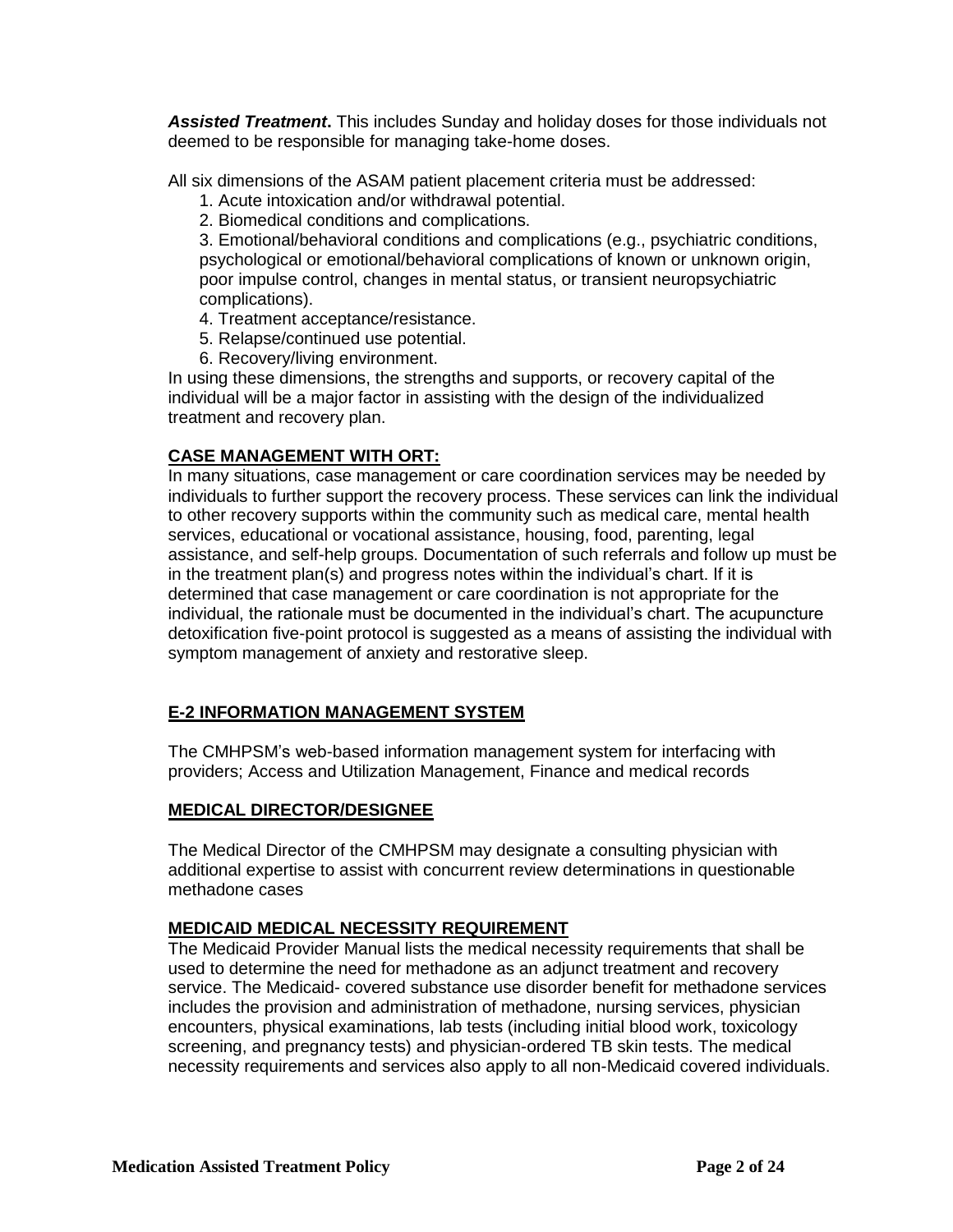## **METHADONE**

Methadone Use in Medication-Assisted Treatment and Recovery: Methadone is an opioid medication used in the treatment and recovery of opioid dependence to prevent withdrawal symptoms and opioid cravings, while blocking the euphoric effects of opioid drugs. In doing so, methadone stabilizes the individual so that other components of the treatment and recovery experience, such as counseling and case management, are maximized in order to enable the individual to reacquire life skills and recovery. Methadone is not a medication for the treatment and recovery from nonopioid drugs.

Methadone treatment is well established as an effective and safe approach to controlling opioid addiction. Properly prescribed methadone is not intoxicating or sedating, and its effects do not interfere with ordinary activities such as driving a car. The medication is taken orally and it suppresses narcotic withdrawal for 24 to 36 hours.

Consistent with good public health efforts among high-risk populations, and after consultation with the local health department, an OTP may offer Hepatitis A and B, as well as other adult immunizations recommended by the health department, or they should refer the individual to an appropriate health care provider. Smoking cessation classes or referrals to local community resources may also be made available.

### **MAPS REPORT**

Michigan Automated Prescription System - under the Michigan Licensing and Regulatory Affairs, the MAPS system monitors all schedule 2-5 medications prescribed and dispensed in the state in order to identify and prevent diversion at the prescriber, pharmacy and patient levels.

## **OPIOID TREATMENT PROGRAM**

Opioid Treatment Programs (OTPs) are certified by the federal Substance Abuse and Mental Health Services Administration (SAMHSA). An OTP using methadone for the treatment of opioid dependency must be:

- 1) Licensed by the state as a methadone provider,
- 2) Accredited by the Commission on Accreditation of Rehabilitation Facilities (CARF), the Council on Accreditation (COA) or the Joint Commission on Accreditation of Healthcare Organizations (JCAHO),
- 3) Certified by the SAMHSA as an OTP and
- 4) Registered by the Drug Enforcement Administration (DEA).
- 5) Must comply with the following codes, regulations and manuals:
	- *Methadone Treatment and Other Chemotherapy,* Michigan Administrative Code, Rule 324, 14401-325, 14423.
	- *Certification of Opioid Treatment Programs,* U.S. Code of Federal Regulations, 42 CFR Part 8
	- *Michigan Medicaid Provider Manual*

## **PAIN MANAGEMENT WITH OPIOID THERAPY**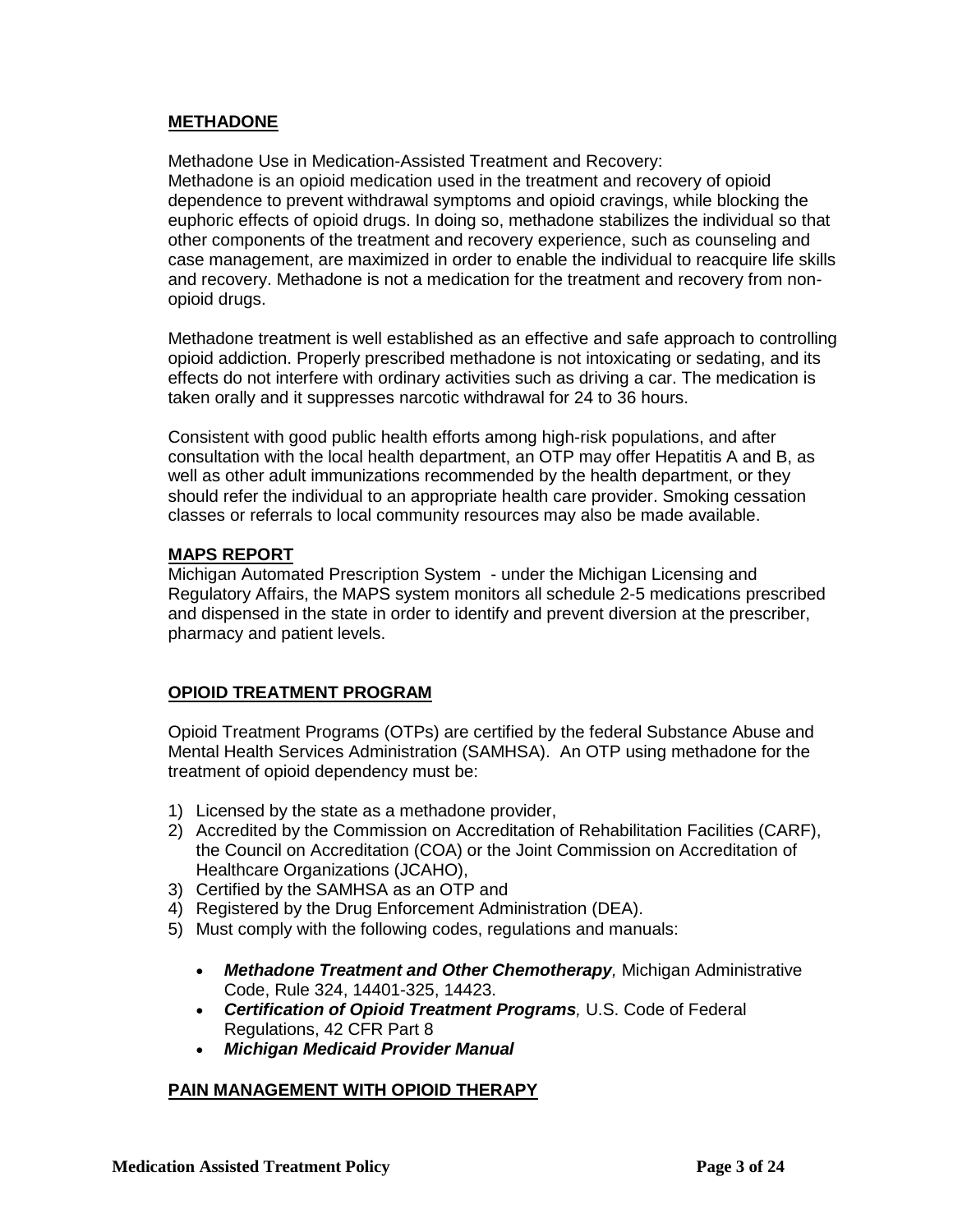Should an individual's primary care physician (or other healthcare provider) prescribe opioid therapy for pain management, pseudo-addiction should also be ruled out. Tolerance and physical dependence are normal consequences of sustained use of opioid analgesics and are not synonymous with addiction. However, it is noted that individuals receiving methadone as treatment for an opioid addiction may need pain medication in conjunction with their addiction treatment. Opioid analgesics as prescribed for pain by the individuals PCP can be used; they are not a reason to detox the individual to a drug-free state. The methadone used in treating the opioid addiction does not replace the need for the pain medication. On-going coordination between the OTP physician and the prescribing practitioner is required. The following references should be consulted to assist in determining when substance abuse treatment is appropriate: "Responsible Opioid Prescribing: a Michigan Physician's Guide" by Scott M. Fishman, MD" and the "Michigan Guidelines for the Use of Controlled Substances for the Treatment of Pain". Additionally, the guidelines can be found at [http://www.michigan.gov/MDHHS/0,1607,7-132-27417\\_27648\\_29876\\_29878-91812--](http://www.michigan.gov/mdch/0,1607,7-132-27417_27648_29876_29878-91812--,00.html) [,00.html.](http://www.michigan.gov/mdch/0,1607,7-132-27417_27648_29876_29878-91812--,00.html)

## **IV. POLICY**

All clients requesting Methadone Treatment for Opioid Dependence are evaluated under state and federal guidelines and must meet ASAM and medical necessity criteria for initial and continuing care. It is the expectation that the course of Opioid Replacement Therapy (ORT) be completed within a two-year timeframe, with a titration protocol attempted during that time.

### **V. EXHIBITS**

None

## **A. REFERENCES**

- a. ASAM American Society of Addition Medicine "Patient Placement Criteria for the Treatment of Substance-Related Disorders" 2nd Edition – Revised ASAM PPC-2-R (2005)
- b. The ASAM Criteria,  $3<sup>rd</sup>$  Edition "Treatment Criteria for Addictive, Substance-Related and Co-Occurring Conditions"
- c. Michigan Department of Health and Human Services Request for Hearing Form
- d. Michigan Department of Health and Human Services, Medicaid Provider Manual, "Section 2 – Program Requirements" and "Section 12 – Substance Abuse Services" Updated 1/01/2012
- e. Michigan Department of Health and Human Services, Office of Drug Control Policy, "Enrollment Criteria for Methadone Maintenance and Detoxification Program." Revised October 1, 2011
- f. State of Michigan Substance Abuse Contract
- g. CMHPSM Grievance and Appeals Policy
- h. MEDICATION ASSISTED TREATMENT GUIDELINES for OPIOID USE DISORDERS; State of Michigan, Department of Health and Human Services (2014) i. ATTACHMENT A: CMHPSM/Client/Provider Agreement
- j. ATTACHMENT B: CMHPSM Concurrent Review Form
- k. ATTACHMENT C: CMHPSM Notice of Denial or Change of Services for Non-Medicaid Recipients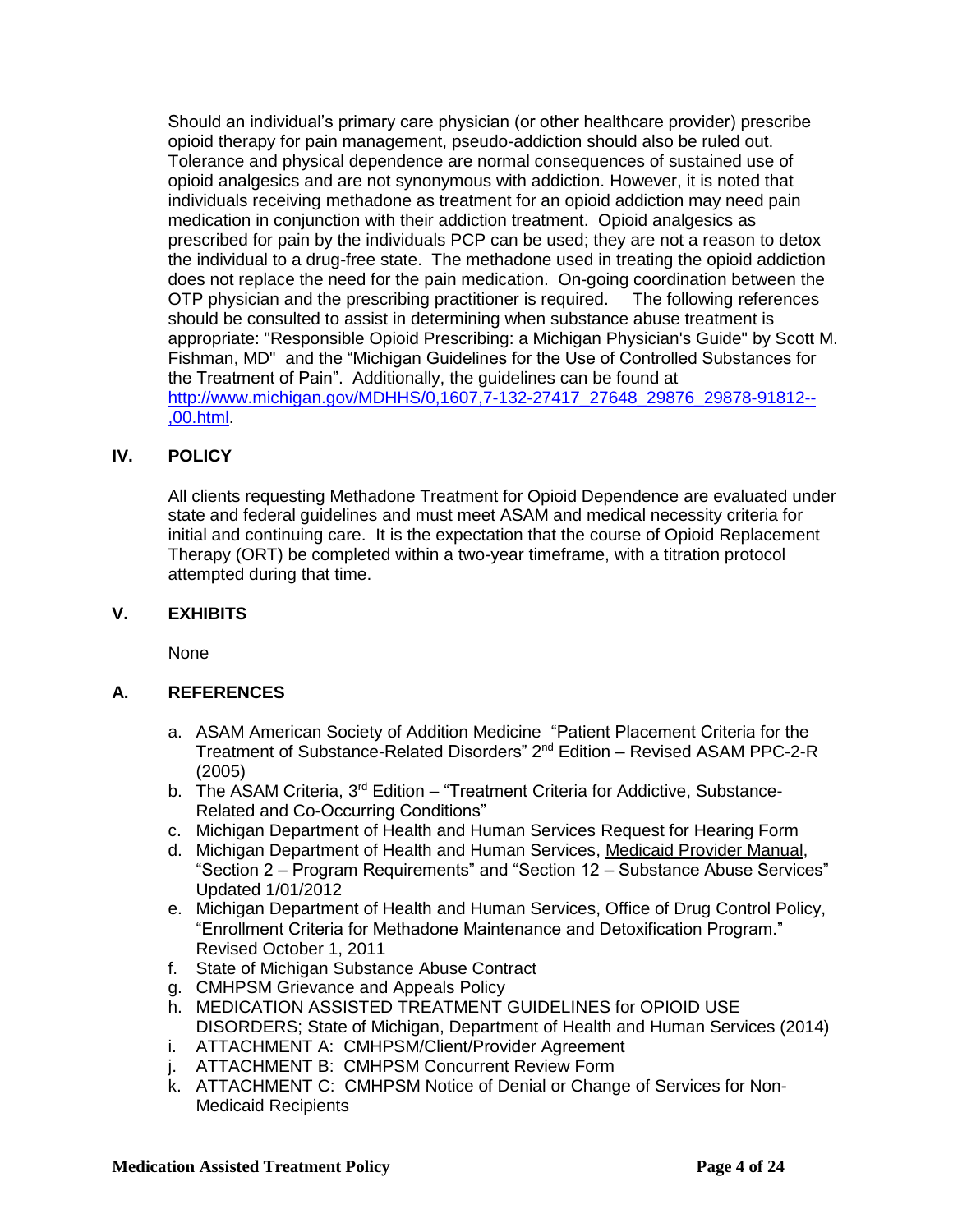l. ATTACHMENT D: CMHPSM Client Information Release Authorization m. ATTACHMENT E: CMHPSM Methadone Continuing Care Evaluation

## **B. PROCEDURES**

## **ADMISSION CRITERIA**

Decisions to admit an individual for methadone maintenance must be based on medical necessity criteria, satisfy the LOC determination using the six dimensions of the ASAM Patient Placement Criteria, and have an initial diagnostic impression of opioid dependency for at least one year based on current DSM criteria. It is important to note that each individual, as a whole, must be considered when determining LOC, as methadone maintenance therapy may not be the best answer for every individual. For exceptions, see "Special Circumstances for Pregnant Women and Adolescents" on page six (6). Consistent with the LOC determination, individuals requesting methadone must be presented with all appropriate options for substance use disorder treatment, such as:

- Medical Detoxification.
- Sub-acute Detoxification.
- Residential Care.
- Buprenorphine/naloxone.
- Non-Medication Assisted Outpatient.

In addition to these levels of care, ROSC providers can also offer case management services, treatment for co-occurring disorders, early intervention and peer recovery and recovery support services. Acupuncture detoxification may be used in all levels of care. These additional service options can be provided to opioid dependent individuals who do not meet the criteria for adjunct methadone treatment. Individuals should be encouraged to participate in treatment early in their addiction before methadone is necessary.

Admission procedures require a physical examination. This examination must include a medical assessment to confirm the current DSM diagnosis of opioid dependency of at least one year, as was identified during the screening process. The physician may refer the individual for further medical assessment as indicated.

Individuals must be informed that all of the following are required:

1. Daily attendance at the clinic is necessary for dosing, including Sundays and holidays if criteria for take home medication are not met.

2. Compliance with the individualized treatment and recovery plan, which includes referrals and follow-up as needed.

- 3. Monthly random toxicology testing.
- 4. Coordination of care with all prescribing practitioners (physicians, dentists, and any other health care provider) over the past year.

It is the responsibility of the OTP, as part of the informed consent process, to ensure that individuals are aware of the benefits and hazards of methadone treatment. It is also the OTP's responsibility to obtain consent to contact other OTPs within 200 miles to monitor for enrollments in other programs (42 CFR §2.34).

OTPs must request that individuals provide a complete list of all prescribed medications. Legally prescribed medication, including controlled substances, must not be considered as illicit substances when the OTP has documentation that it was prescribed for the individual. Copies of the prescription label, pharmacy receipt, pharmacy print out, or a Michigan Automated Prescription System (MAPS) report must be included in the individual's chart or kept in a "prescribed medication log" that must be easily accessible for review.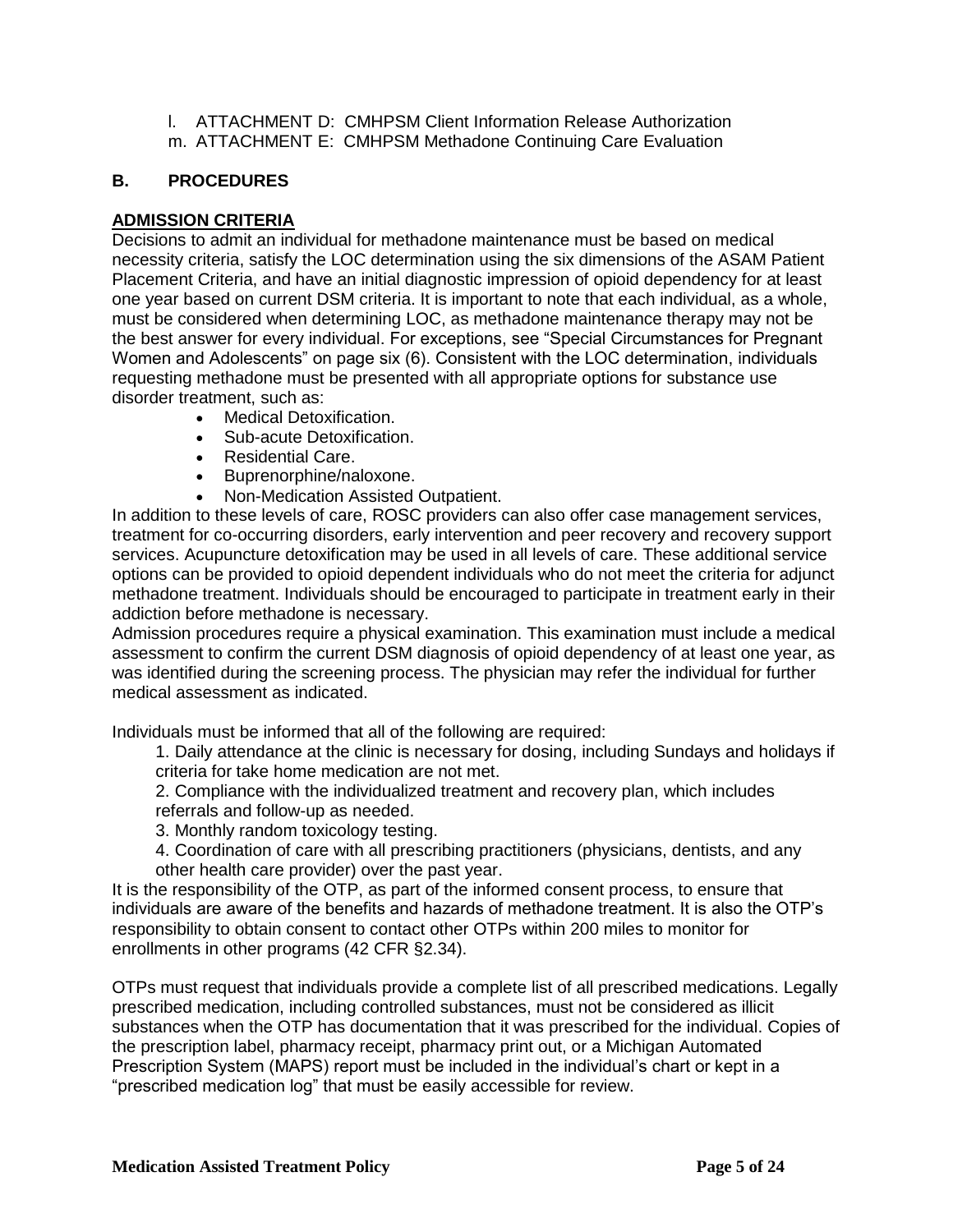Michigan law allows for individuals with the appropriate physician approval and documentation to use medical marijuana. Although there are no prescribers of medical marijuana in Michigan, individuals are authorized by a physician to use marijuana per Michigan law. For enrolled individuals, there must be a copy of the MDHHS registration card for medical marijuana issued in the individual's name in the chart or the "prescribed medication log." Following these steps will help to ensure that an individual who is using medical marijuana per Michigan law will not be discriminated against in regards to program admission and exceptions for dosing.

If an individual is unwilling to provide prescription or medical marijuana information, the OTP must include a statement to this effect, signed by the individual, in the chart. These individuals will not be eligible for off-site dosing, including Sunday and holiday doses. OTPs must advise individuals to include methadone when providing a list of medications to their healthcare providers. The OTP physician may elect not to admit the individual for methadone treatment if the coordination of care with health care providers and/or prescribing physicians is not agreed to by the client.

## **COORDINATION OF CARE**

All MMT clients prescribed Schedule I through V substances (including marijuana, opiates, benzodiazepines and sedatives) must agree to coordination of care between the methadone provider and the prescriber of the controlled substance. This is for the safety and protection of the clients as well as the prescribers due to the potential for dangerous interactions between methadone and other CNS depressants, along with the promotion of Recovery-Oriented System of Care principles. The prescribing physicians of all other controlled substances need to be aware of the client's current dosage as this may impact dosing of other medications. Clients who don't comply with Coordination of Care will not be eligible for off-site or take-home dosing, including Sundays and holidays.

Off-site dosing, including Sundays and holidays, is not allowed without coordination of care (or documentation of efforts made by the OTP for coordination) by the OTP physician, the prescriber of the identified controlled substance (opioids, benzodiazepines, muscle relaxants), and the physician who approved the use of medical marijuana. This coordination must be documented in either the nurse's or the doctor's notes. The documentation must be individualized, identifying the individual, the diagnosis, and the length of time the individual is expected to be on the medication. A MAPS report must be completed at admission. A MAPS report should be completed before off-site doses, including Sundays and holidays, are allowed and must be completed when coordination of care with other physicians could not be accomplished.

If respiratory depressants are prescribed for any medical condition, including a dental or podiatry condition, the prescribing practitioners should be encouraged to prescribe a medication which is the least likely to cause danger to the individual when used with methadone. Individuals who have coordinated care with prescribing practitioners, and are receiving medical care or mental health services, will be allowed dosing off site, if all other criteria are met. If the OTP is closed for dosing on Sundays or holidays, arrangements shall be made to dose the individual at another OTP if the individual is not deemed responsible for off-site dosing.

## **SPECIAL CIRCUMSTANCE FOR PREGNANT WOMEN AND ADOLESCENTS** *Pregnant women*

Pregnant women requesting treatment are considered a priority for admission and must be screened and referred for services within 24 hours. Pregnant individuals who have a documented history of opioid addiction, regardless of age or length of opioid dependency, may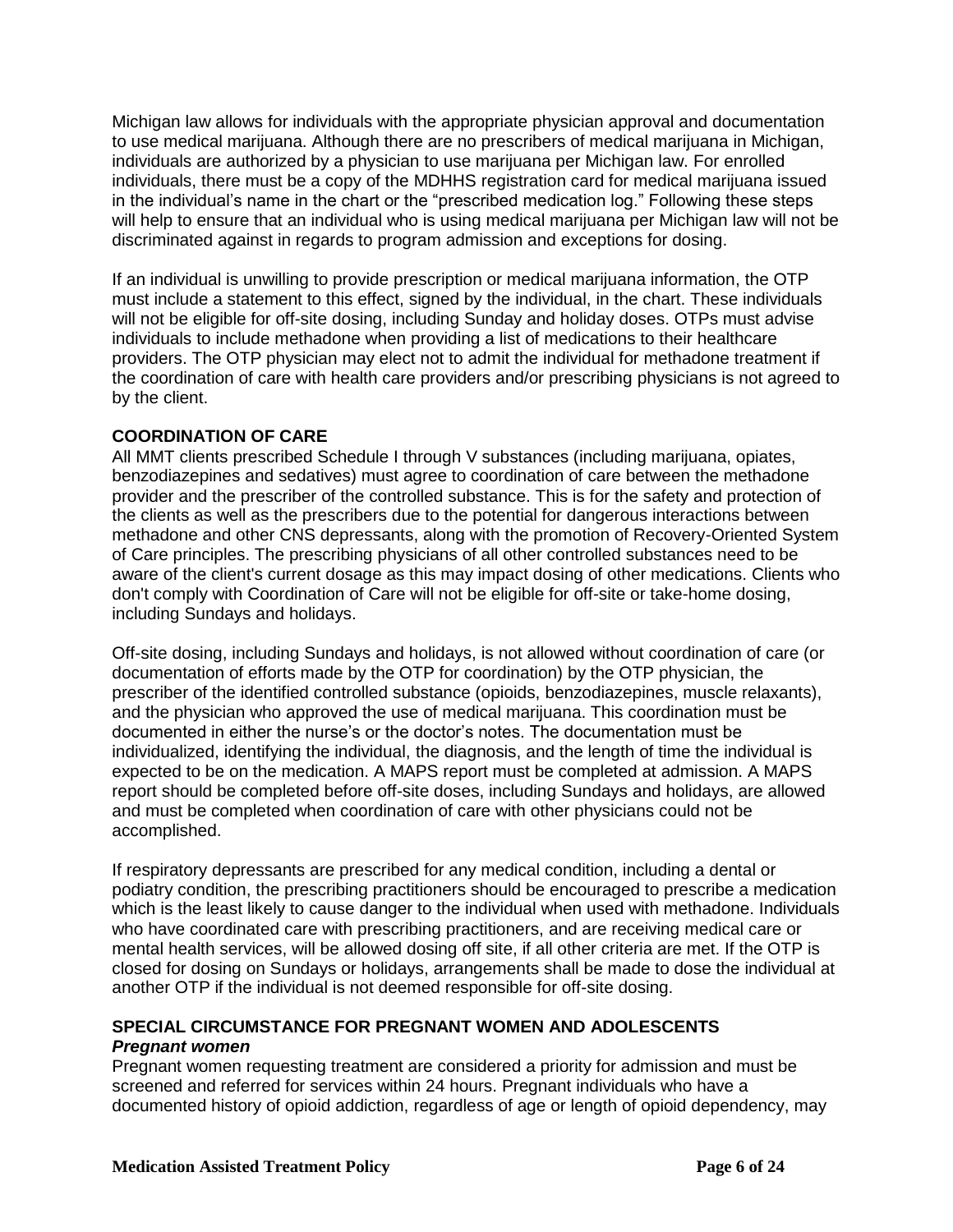be admitted to an OTP provided the pregnancy is certified by the OTP physician, and treatment is found to be justified. For pregnant individuals, evidence of current physiological dependence is not necessary. Pregnant opioid dependent individuals must be referred for prenatal care and other pregnancy-related services and supports, as necessary.

OTPs must obtain informed consent from pregnant women and all women admitted to methadone treatment that may become pregnant, stating that they will not knowingly put themselves and their fetus in jeopardy by leaving the OTP against medical advice. Because methadone and opiate withdrawal are not recommended during pregnancy, due to the increased risk to the fetus, the OTP shall not discharge pregnant women without making documented attempts to facilitate a referral for continued treatment with another provider.

### *Pregnant adolescents*

For an individual under 18 years of age, a parent, legal guardian, or responsible adult designated by the State Opioid Treatment Authority, must provide consent for treatment in writing (see Attachment A). A copy of this signed, informed consent statement must be placed in the individual's medical record. This signed consent is in addition to the general consent that is signed by all individuals receiving methadone, and must be filed in the medical record.

### *Non-Pregnant adolescents*

An individual under 18 years of age is required to have had at least two documented unsuccessful attempts at short-term detoxification and/or drug-free treatment within a 12-month period to be eligible for maintenance treatment. No individual under 18 years of age may be admitted to maintenance treatment unless a parent, legal guardian, or responsible adult designated by the state opioid treatment authority consents, in writing, to such treatment (see Attachment A). A copy of this signed informed consent statement must be placed in the individual's medical record. This signed consent is in addition to the general consent that is signed by all individuals receiving methadone, and must be filed in their medical record. [See 42CFR Subpart 8.12 (e) (2)]

## Treatment and Continued Recovery Using Methadone

Individual needs and rate of progress vary from person-to-person and, as such, treatment and recovery must be individualized and treatment and recovery plans must be based on the needs and goals of the individual (see MDHHS: *Treatment Policy #06: Individualized Treatment*  **Planning**). Referrals for medical care, mental health issues, vocational and educational needs, spiritual guidance, and housing are required, as needed, based on the information gathered as part of the assessment and other documentation completed by the individual. The use of case managers, care coordinators, and recovery coaches is recommended for individuals whenever possible (see MDHHS: *Treatment Policy #8: Substance Abuse Case Management Requirements*). Increasing the individual's recovery capital through these supports, will assist the recovery process and help the individual to become stable and more productive within the community.

Compliance with dosing requirements or attendance at counseling sessions alone is not sufficient to continue enrollment. Reviews to determine continued eligibility for methadone dosing and counseling services must occur at least every four months by the OTP physician during the first two years of service. An assessment of the ability to pay for services and a determination for Medicaid coverage must be conducted at that time, as well. If it is determined by the OTP physician that the individual requires methadone treatment beyond the first two years, the justification for the medical necessity of the need for methadone only needs to occur annually. However, financial review and eligibility for Medicaid is required to continue at a minimum of every six months.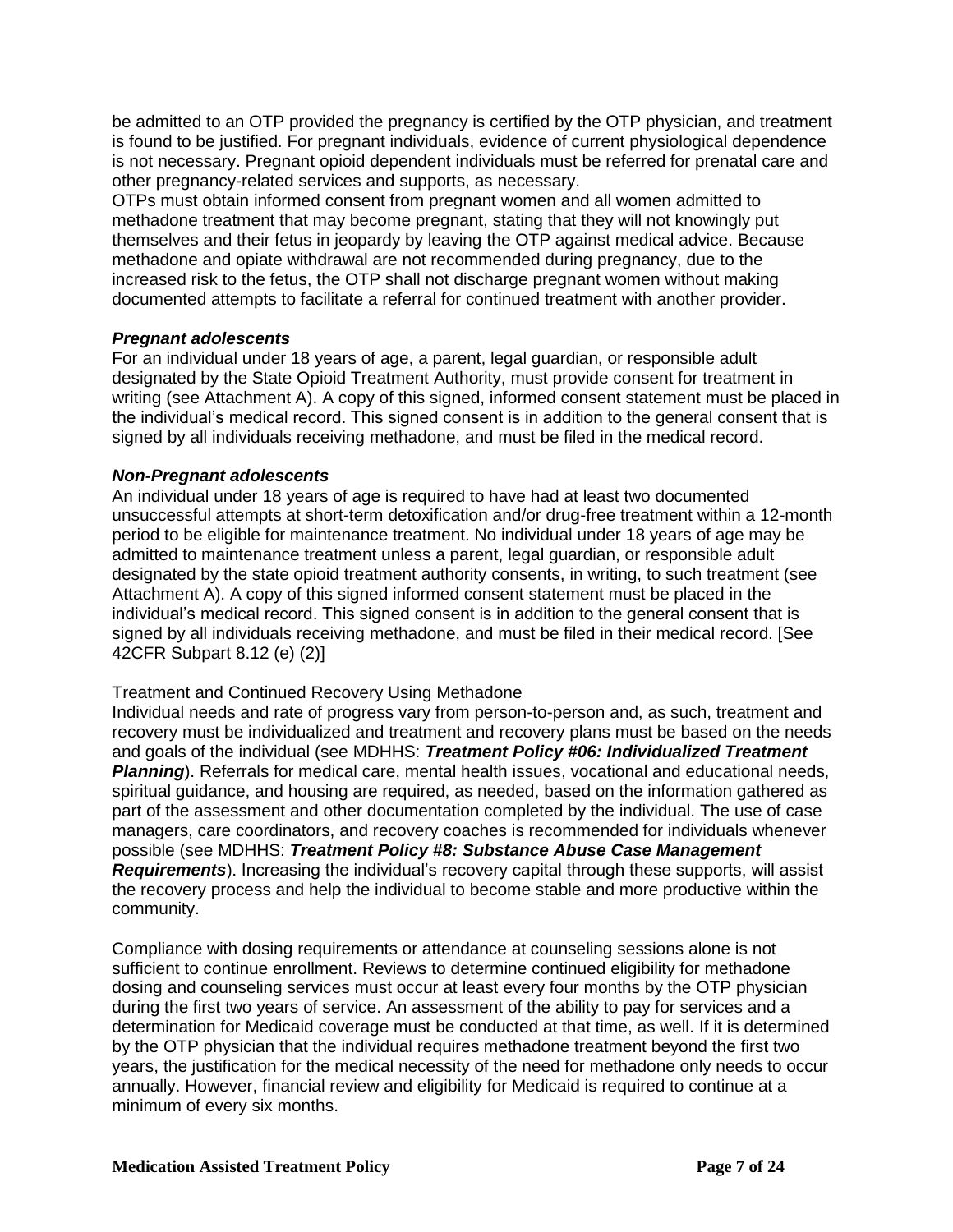An individual may continue with services if all of the following criteria are present:

- a. Applicable ASAM criteria are met.
- b. The individual provides evidence of willingness to participate in treatment.
- c. There is evidence of progress.
- d. There is documentation of medical necessity.

e. The need for continuation of services is documented in writing by the OTP physician. Individuals, who continue to have a medical need for methadone, as documented in their medical record by the OTP physician, are not considered discharged from services; nor are individuals who have been tapered from methadone, but still need counseling services.

All substances of abuse, including alcohol, must be addressed in the treatment and recovery plan. Treatment and recovery plans and progress notes are expected to reflect the clinical status of the individual along with progress, or lack of progress in treatment. In addition, items such as the initiation of compliance contracts, extra counseling sessions, or specialized groups provided, and off-site dosing privileges that have been initiated, rescinded, or reduced should also be reflected in progress notes. Referrals and follow-up to those referrals must be documented. The funding authority may, at its discretion, require its approval of initial and/or continuing treatment and recovery plans.

For individuals who are struggling to meet the objectives in his/her individual treatment and recovery plans, OTP medical and clinical staff must review, with the individual, the course of treatment and recovery and make adjustments to the services being provided. Examples of such adjustments may be: changing the methadone dosage, including split dosing, increasing the length or number of counseling sessions, incorporating specialized group sessions, using compliance contracts, initiating case management services, providing adjunctive acupuncture treatment, and referring the individual for screening to another LOC.

## Medical Maintenance Phase of Treatment:

As individuals progress through recovery, there may be a time when the maximum therapeutic benefit of counseling has been achieved. At this point, it may be appropriate for the individual to enter the medical maintenance (methadone only) phase of treatment and recovery if it has been determined that ongoing use of the medication is medically necessary and appropriate for the individual. To assist the OTP in making this decision, *TIP 43: Medication-Assisted Treatment for Opioid Addiction in Opioid Treatment Programs* offers the following criteria to consider when making the decision to move to medical maintenance:

- Two years of continuous treatment.
- Abstinence from illicit drugs and from abuse of prescription drugs for the period indicated by federal and state regulations (at least two years for a full 30-day maintenance dosage).
- No alcohol use problem.
- Stable living conditions in an environment free of substance use.
- Stable and legal source of income.
- Involvement in productive activities (e.g., employment, school, volunteer work).
- No criminal or legal involvement for at least three years and no current parole or probation status.
- Adequate social support system, self help or 12 step attendance and absence of significant un-stabilized co-occurring disorders.

### Discontinuation of Services:

Individuals must discontinue treatment with methadone when treatment is completed with respect to both the medical necessity for the medication and for counseling services. In addition, individuals may be terminated from services if there is clinical and/or behavioral non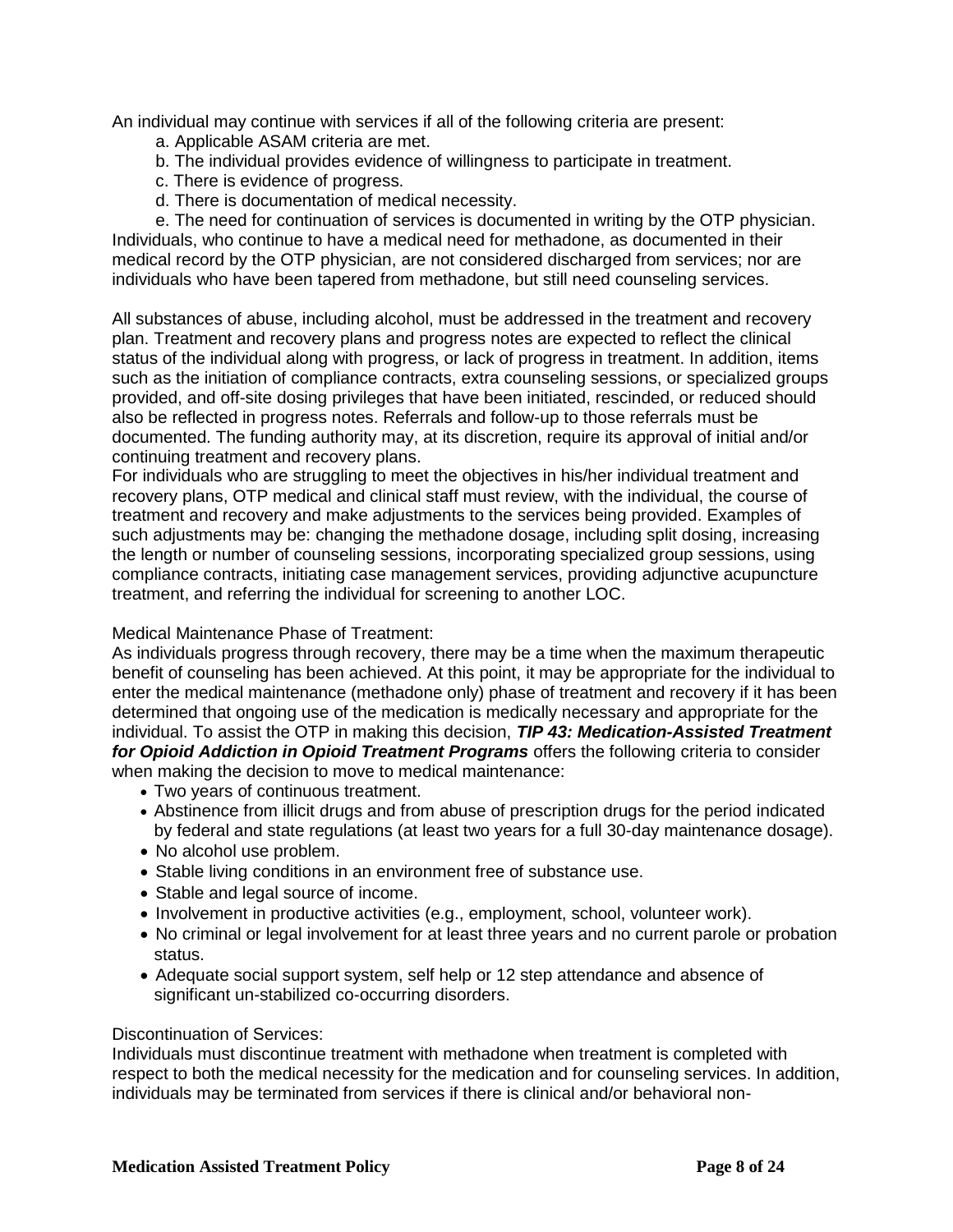compliance. If an individual is terminated, the OTP must attempt to make a referral for another LOC assessment or for placing the individual at another OTP, and must make an effort to ensure that the individual follows through with the referral. These efforts must be documented in the medical record. The OTP must follow the procedures of the funding authority in coordinating these referrals. Any action to terminate treatment of a Medicaid recipient requires a notice of "action" be given to the individual. The individual has a right to appeal this decision and services must continue and dosage levels maintained while the appeal is in process.

### The following are reasons for discontinuation/termination:

1. Completion of Treatment – The decision to discharge an individual must be made by the OTP's physician with input from clinical staff and the individual. Completion of treatment is determined when the individual has fully or substantially achieved the goals listed in his/her individualized treatment and recovery plan and when the individual no longer needs methadone as a medication. As part of this process, a reduction of the dosage to a medication-free state (tapering) should be implemented within safe and appropriate medical standards. 2. Administrative Discontinuation – The OTP must work with the individual to explore and implement methods to facilitate compliance. Administrative discontinuation relates to noncompliance with treatment and recovery recommendations, and/or engaging in activities or behaviors that impact the safety of the OTP environment or other individuals who are receiving treatment. The repeated or continued use of illicit opioids and non-opioid drugs, including alcohol, would be considered non-compliance. OTPs must perform toxicology tests for methadone metabolites, opioids, cannabinoids, benzodiazepines, cocaine, amphetamines, and barbiturates (*Administrative Rules of Substance Abuse Services Programs in Michigan*, R 325.14406). Individuals whose toxicology results do not indicate the presence of methadone metabolites must be considered noncompliant, with the same actions taken as if illicit drugs (including non-prescribed medication) were detected.

OTPs must test for alcohol use if: 1) prohibited under their individualized treatment and recovery plan; or 2) the individual appears to be using alcohol to a degree that would make dosing unsafe. The following actions are also considered to be non-compliant:

- Repeated failure<sup>1</sup> to submit to toxicology sampling as requested.
- Repeated failure*1* to attend scheduled individual and/or group counseling sessions, or other clinical activities such as psychiatric or psychological appointments.
- Failure to manage medical concerns/conditions, including adherence to physician treatment and recovery services and prescription medications that may interfere with the effectiveness of methadone and may present a physical risk to the individual.
- Repeated failure<sup>1</sup> to follow through on other treatment and recovery plan related referrals.

# *<sup>1</sup>Repeated failure should be considered on an individual basis and only after the OTP has taken steps to assist individuals to comply with activities.*

- The commission of acts by the individual that jeopardize the safety and well-being of staff and/or other individuals, or negatively impact the therapeutic environment, is not acceptable and can result in immediate discharge. Such acts include, but are not limited to the following:
	- Possession of a weapon on OTP property.
	- Assaultive behavior against staff and/or other individuals.
	- Threats (verbal or physical) against staff and/or other individuals.
	- Diversion of controlled substances, including methadone.
	- Diversion and/or adulteration of toxicology samples.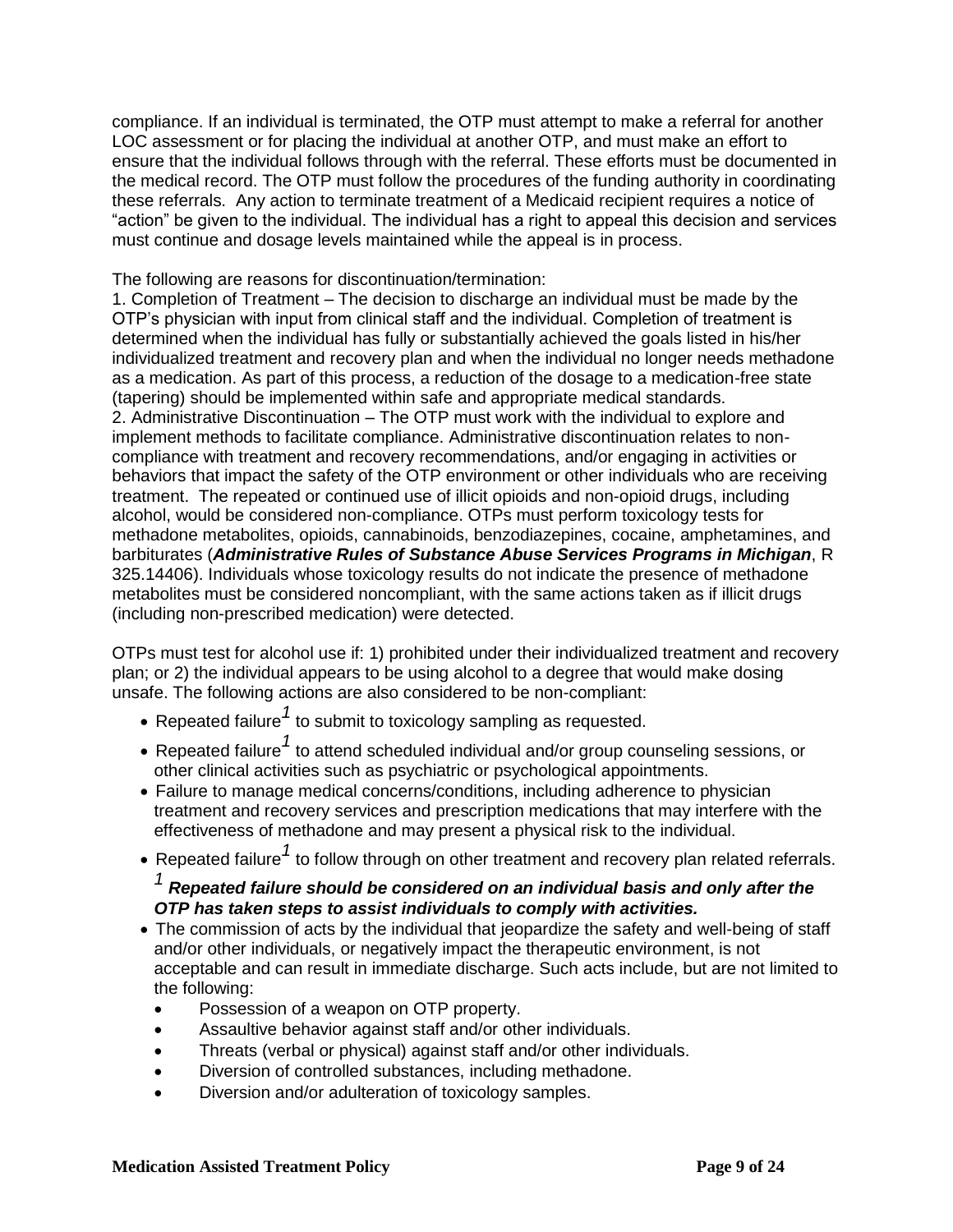- Possession of a controlled substance with intent to use and/or sell on agency property or within a one block radius of the clinic.
- Sexual harassment of staff and/or other individuals.
- Loitering on the clinic property or within a one-block radius of the clinic.

Administrative discontinuation of services can be carried out by two methods:

1) Immediate Termination – This involves the discontinuation of services at the time of one of the above safety related incidents or at the time an incident is brought to the attention of the OTP.

2) Enhanced Tapering Discontinuation – This involves an accelerated decrease of the methadone dose (usually by 10 mg or 10% a day). The manner in which methadone is discontinued is at the discretion of the OTP physician to ensure the safety and well-being of the individual. It may be necessary for the OTP to refer individuals who are being administratively discharged to the local access management system for evaluation for another level of care. Justification for noncompliance termination must be documented in the individual's chart.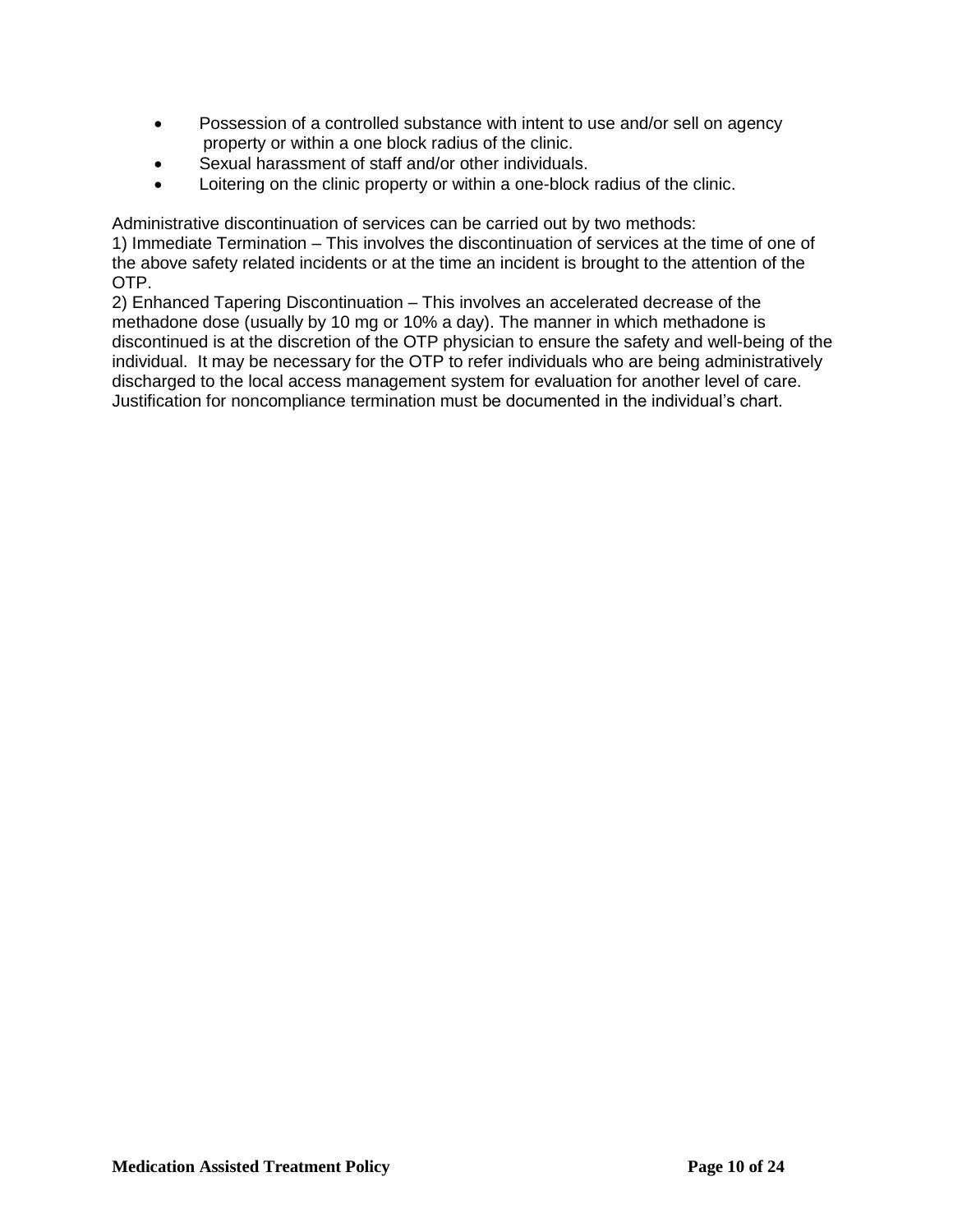## **Methadone Treatment Program CMHPSM/Client/Provider Agreement**

I, \_\_\_\_\_\_\_\_\_\_\_\_\_\_\_\_\_\_\_\_\_\_\_\_\_\_\_\_\_\_\_\_\_\_\_agree this day \_\_\_\_\_\_\_\_\_\_\_\_\_\_\_,

To the following conditions in order to receive and/or continue receiving the CMHPSM-funded methadone treatment benefit:

- 1. I agree to reduce my use of all illegal and non-prescribed drugs to the point of abstinence from all illegal and non-prescribed drugs.
- 2. I agree to reduce my alcohol intake to the point of abstinence from all alcohol.
- 3. I understand that methadone is used for the treatment of addiction to opioid drugs and not for pain management.
- **4. I agree to attend the methadone clinic for dosing on a daily basis including Sundays and Holidays if criteria for take home medications are not met.**
- 5. I agree to participate with my provider to develop an individualized treatment/recovery plan, which may include group and individual treatment sessions. Once this plan is developed, I agree to comply with the goals and objectives of the treatment plan.
- 6. I agree to follow all treatment program rules and policies. If I do not, I may be placed on probation and/or be detoxed from the methadone clinic.
- 7. **I understand that I am required to give the names, addresses and phone numbers of all my prescribing practitioners over the past year, including my doctors, dentists and all other health care providers.** I also understand I am to sign Authorizations to Release Information with my medical, dental and pharmacy providers in order to better coordinate my treatment. I am aware that if I refuse to meet these expectations, it could negatively impact my success with treatment, **and may be grounds for refusal of admission**.
- 8. I agree to produce a valid prescription or current medication bottle (s) with doctor's name on the label for any controlled substances I take (especially pain medications and medications for anxiety). I understand I may be expected to authorize communication between my primary clinic and my methadone clinic in order to coordinate the best care for me.
- 9. I understand I may be asked to change my prescribed medications as part of my treatment plan for recovery.
- 10. I understand I am to submit **monthly** random **toxicology testing**. I agree to submit to all urine drug screens, with the understanding that not doing so is the same as a positive screen. I understand specimens that have been tampered with will be considered a positive screen.
- 11. I understand if I test positive for a controlled substance that I have not previously provided a valid prescription for, I agree to present a valid prescription or current medication bottle (s) with the doctor's name on the label for the controlled substance.
- 12. I understand that I can place myself at risk of discharge for the following reasons:
	- a. Treatment goals not met within two (2) years
	- b. Repeated or continued use of one or more other drugs/alcohol prohibited on the client's treatment plan, or drug screens negative for methadone metabolites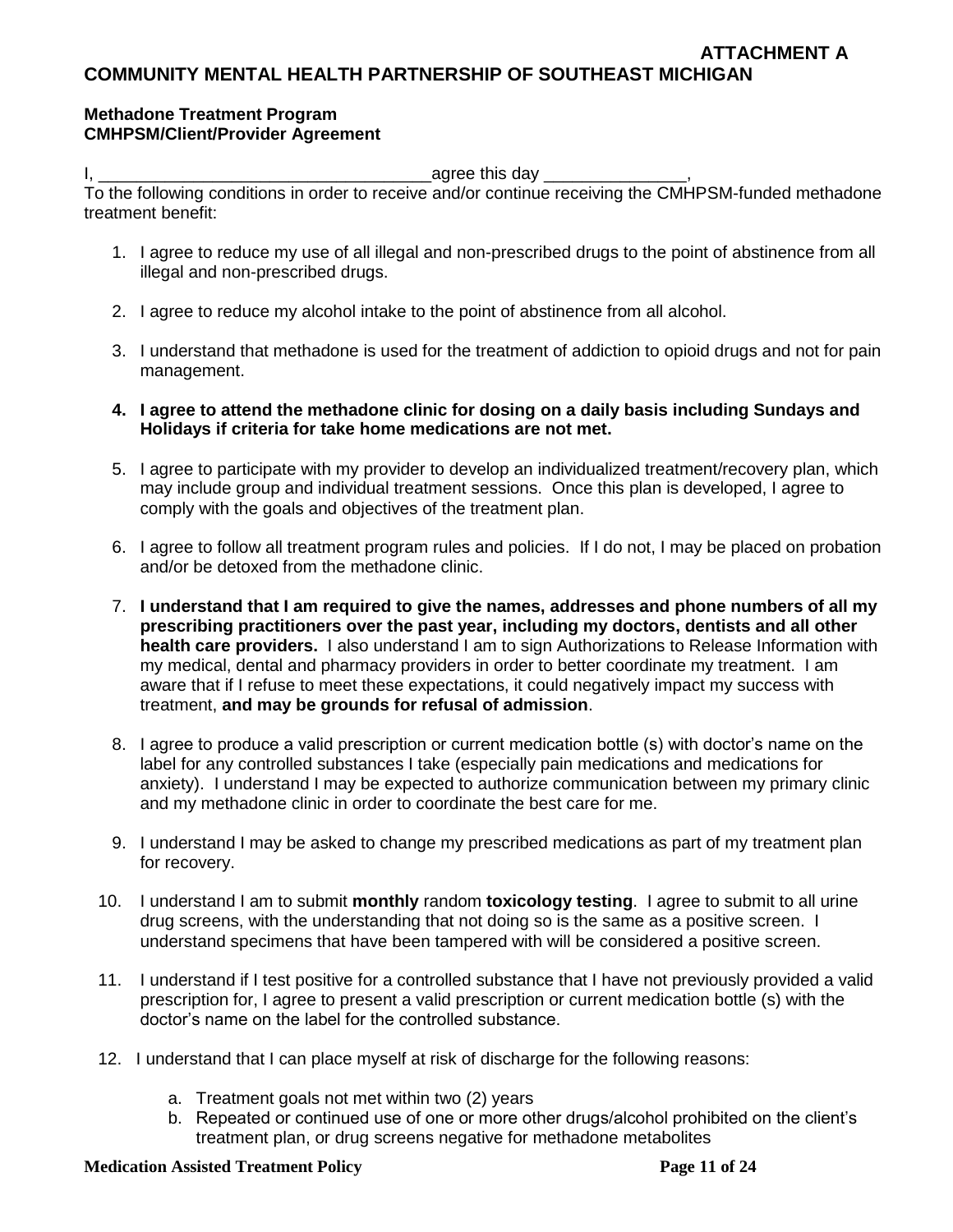- c. Failure to attend individual and/or group counseling sessions or **other clinical activities such as psychiatric or psychological** appointments
- d. Repeated failure to follow through on other referrals in the treatment plan
- **e. Failure to manage medial conditions or concerns, including adherence to physician treatment and recommendations**
- f. Failure to submit to drug testing as requested
- g. Failure to provide documentation of prescribed medications
- 13. I understand that if I continue to put myself at risk of discharge, I will be offered detoxification from methadone and my treatment will be terminated.
- 14. I understand that I am expected to taper off methadone by the end of two years or to have become rehabilitated to the point where I am able to assume payment for my treatment.
- 15. I agree to follow my treatment plan in order to get the most out of my time in treatment. I understand I may be offered a program of detoxification, stabilization and drug-free services for ongoing substance abuse treatment if I am discharged from the methadone clinic.
- 16**. I understand that my treatment may be terminated for engaging in behavior that jeopardizes the safety and wellbeing of the therapeutic environment, staff, and/or any other individual receiving treatment, including but not limited to the following violations:**
	- a. Possession of a weapon on clinic property
	- b. Assaultive behavior against staff and/or other clients
	- c. Verbal or physical threats against staff and/or other clients; may include emails or other special media, such as Facebook.
	- d. Diversion of controlled substances, including methadone
	- e. Diversion and/or adulteration of drug screen samples
	- f. Possession of controlled substance with intent to use/sell on methadone clinic property
	- g. Sexual harassment of staff and/or other clients
	- h. Loitering on clinic property or within one (1) block radius of clinic

I have read this agreement, have had it explained to me, and I understand it. I agree to comply with this CMHPSM/Client/Client Agreement.

Client signature and date

CMHPSM staff signature and date

#### **From: Methadone Treatment Provider To: CMHPSM**

has read and had the CMHPSM OTP Client Agreement explained to him/her and has agreed to meet the terms of this agreement by signing this document.

Please sign and date this document to ensure that you are aware that the client has agreed.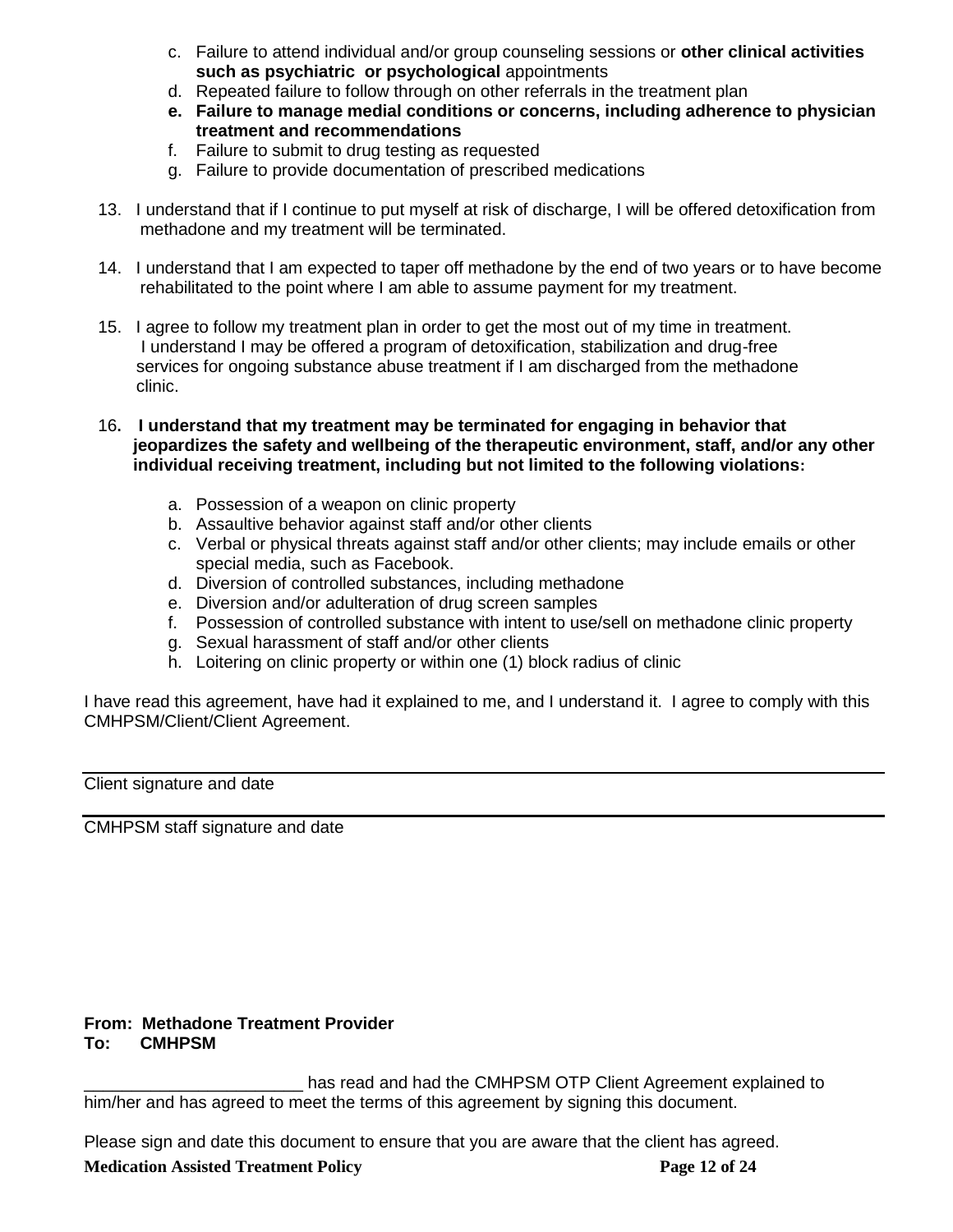Clinician's signature and date

**Please fax the clinician signed copy back to the CMHPSM or designated Access Department and place the signed original in the client's file. Thank you**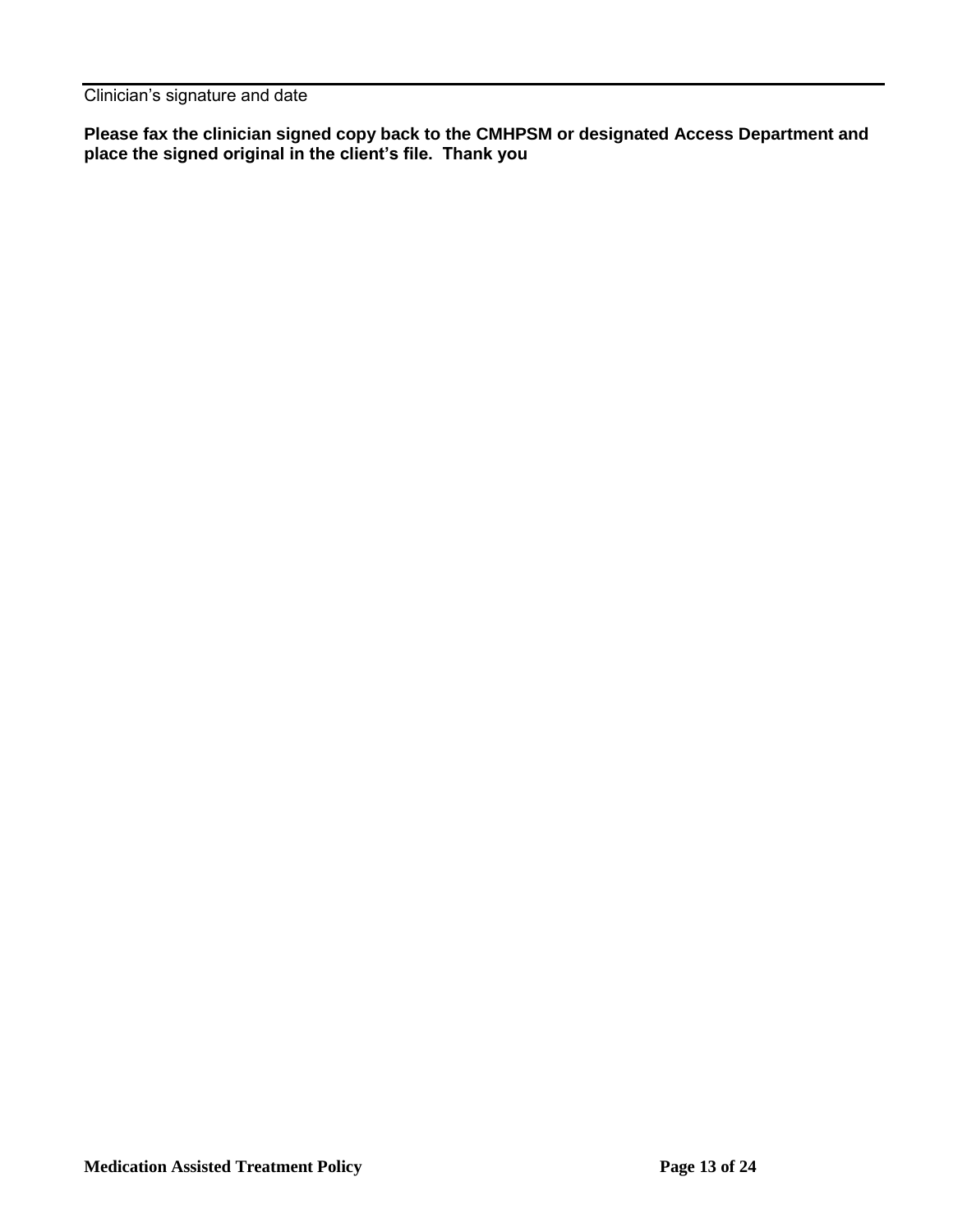## **Attachment B COMMUNITY MENTAL HEALTH PARTNERSHIP OF SOUTHEAST MICHIGAN LIVINGSTON – WASHTENAW SUBSTANCE ABUSE COORDINATING AGENCY**

# **Concurrent Review Form**

|                                                                      |                           | Е.II<br>Community Mental Health Partnership Of Southeast Michigan |                                         |                             |
|----------------------------------------------------------------------|---------------------------|-------------------------------------------------------------------|-----------------------------------------|-----------------------------|
| <b>Home</b><br>Logout<br><b>Back</b>                                 | <b>Help</b><br>$\searrow$ |                                                                   |                                         | Add SUD Concurrent Review   |
| <b>Consumer</b>                                                      |                           |                                                                   |                                         |                             |
| <b>Name</b><br><b>Test Client</b>                                    | <b>Case Number</b><br>13  | Date of Birth<br>$-$ (Age: --)                                    | Gender<br>Male                          | <b>Eligibility</b><br>03/12 |
| MPHI Inquiry Current Month Full Year                                 |                           |                                                                   |                                         | <b>MORE INFO</b>            |
| <b>SUD Concurrent Review</b>                                         |                           |                                                                   |                                         |                             |
| <b>Basic Info</b> Demographics Clinical Summary Diagnosis Signatures |                           |                                                                   |                                         |                             |
| <b>General Information</b>                                           |                           |                                                                   |                                         |                             |
| <b>Date</b><br><b>Begin Time</b>                                     | <b>End Time</b>           | <b>Contact Type ©</b>                                             |                                         | <b>Location of Service</b>  |
| 03/02/2012<br>12:58 PM @                                             |                           | O<br>Face to Face                                                 | $\div$                                  | ÷<br>Office                 |
| <b>Staff</b>                                                         |                           | <b>Affiliate</b>                                                  |                                         |                             |
| 1000670<br>Marci R. Scalera                                          |                           | $Q \times$                                                        | Washtenaw Community Health Organization |                             |
| ID<br><b>NAME</b>                                                    |                           |                                                                   |                                         |                             |
| <b>Basic Info</b> Demographics Clinical Summary Diagnosis Signatures |                           |                                                                   |                                         |                             |
|                                                                      |                           |                                                                   |                                         |                             |
| <b>Save &amp; Exit</b><br><b>Save</b>                                |                           | Save & add another SUD Concurrent Review                          | $\boldsymbol{\omega}$                   | Cancel                      |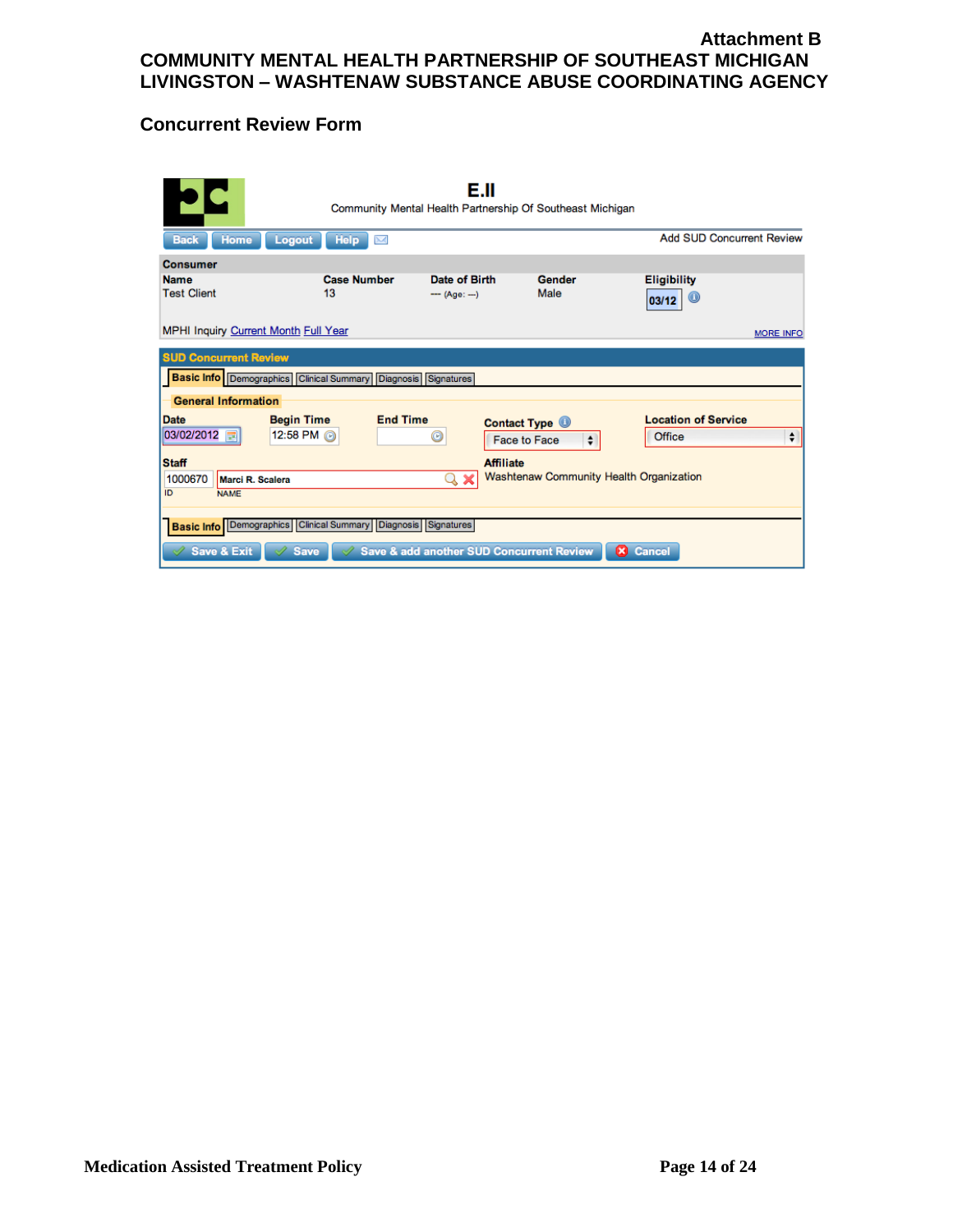| <b>Help</b><br>Home<br><b>Logout</b><br><b>Back</b>                    | X                                                                  |                       | <b>Add SUD Concurrent Review</b>                                  |
|------------------------------------------------------------------------|--------------------------------------------------------------------|-----------------------|-------------------------------------------------------------------|
| <b>Consumer</b>                                                        |                                                                    |                       |                                                                   |
| <b>Name</b><br><b>Test Client</b><br>13                                | <b>Case Number</b><br>Date of Birth<br>$-$ (Age: ---)              | <b>Gender</b><br>Male | <b>Eligibility</b><br>$\circledcirc$<br>03/12                     |
| MPHI Inquiry Current Month Full Year                                   |                                                                    |                       | <b>MORE INFO</b>                                                  |
| <b>SUD Concurrent Review</b>                                           |                                                                    |                       |                                                                   |
| Basic Info   Demographics   Clinical Summary   Diagnosis   Signatures  |                                                                    |                       |                                                                   |
| <b>Status Information</b>                                              |                                                                    |                       |                                                                   |
|                                                                        | Demographics effective as of 02/29/2012                            |                       |                                                                   |
| <b>As of Date</b><br>03/02/2012 图                                      |                                                                    |                       |                                                                   |
| <b>General Demographics</b>                                            |                                                                    |                       |                                                                   |
| <b>Corrections Related Status 1</b>                                    | <b>Employment Status</b> <sup>O</sup>                              |                       | Education <sup>1</sup>                                            |
| Paroled from prison<br>÷                                               | Unemployed                                                         | $\div$                | College graduate<br>$\div$                                        |
| <b>Residential Living Arrangement O</b><br>Private Residence w/ family | Number of Beds (D)<br>Select a value                               |                       | <b>Wraparound Service O</b><br><b>No</b>                          |
| $\div$                                                                 |                                                                    |                       | ٠                                                                 |
| <b>Parental Status ®</b><br>Yes                                        | <b>Primary Language Spoken</b><br><b>ENGLISH</b>                   |                       |                                                                   |
| $\div$                                                                 |                                                                    |                       | ÷                                                                 |
| <b>Race/Ethnicity Information</b>                                      |                                                                    |                       |                                                                   |
| Race 1 <b>O</b>                                                        | Race 2 <sup>(1)</sup>                                              |                       | Race 3 <b>O</b>                                                   |
| White<br>$\div$                                                        | Select a race                                                      | $\div$                | $\div$<br>Select a race                                           |
| Hispanic <sup>1</sup><br>Not Hispanic or Latino                        |                                                                    |                       |                                                                   |
| <b>Financial Demographics</b>                                          |                                                                    |                       |                                                                   |
| <b>Total Annual Income (B)</b><br>\$15000                              | <b>Number of Dependents</b><br>2                                   |                       | Minimum Wage <sup>1</sup><br>N/A<br>÷                             |
| <b>Disability Designation</b>                                          |                                                                    |                       |                                                                   |
| Developmental Disability <sup>1</sup>                                  | Mental Illness/SED (D)                                             |                       | Substance Use Disorder (D)                                        |
| $ \bullet $<br>No                                                      | ▲<br>Yes<br>$\mathbf{v}$                                           |                       | Use within past year                                              |
| Proxy Measures for Persons with Developmental Disabilities             |                                                                    |                       |                                                                   |
| <b>Predominant Communication Style ®</b>                               | Nature of Support System <sup>1</sup>                              |                       | <b>Status of Existing Support System O</b>                        |
| <b>Mobility Assistance O</b>                                           | <b>Medication Administration O</b>                                 |                       | <b>Personal Assistance (D)</b>                                    |
| <b>Household Assistance 1</b>                                          | <b>Community Assistance O</b>                                      |                       |                                                                   |
| Vision Status (D)                                                      | <b>Hearing Status O</b>                                            |                       | Other Status <sup>1</sup>                                         |
| <b>Challenging Behaviors O</b>                                         |                                                                    |                       |                                                                   |
| <b>Predominant Communication Style @</b>                               | Ability to Make Self Understood ®                                  |                       | <b>Support with Mobility O</b>                                    |
| English language<br>٠                                                  | Always Understood                                                  | ÷                     | Independent<br>÷                                                  |
| Mode of Nutritional Intake <sup>1</sup>                                | <b>Support with Personal Care O</b>                                |                       | <b>Relationships O</b>                                            |
| Normal<br>$\div$                                                       | Independent                                                        | $\div$                | <b>Extensive involvement</b><br>$\div$                            |
|                                                                        |                                                                    |                       |                                                                   |
| <b>Status of Family/Friend Support</b><br>System <sup>1</sup>          | <b>Support for Accommodating</b><br><b>Challenging Behaviors O</b> |                       | <b>Presence of a Behavior Plan (0)</b><br>No Behavior Plan $\div$ |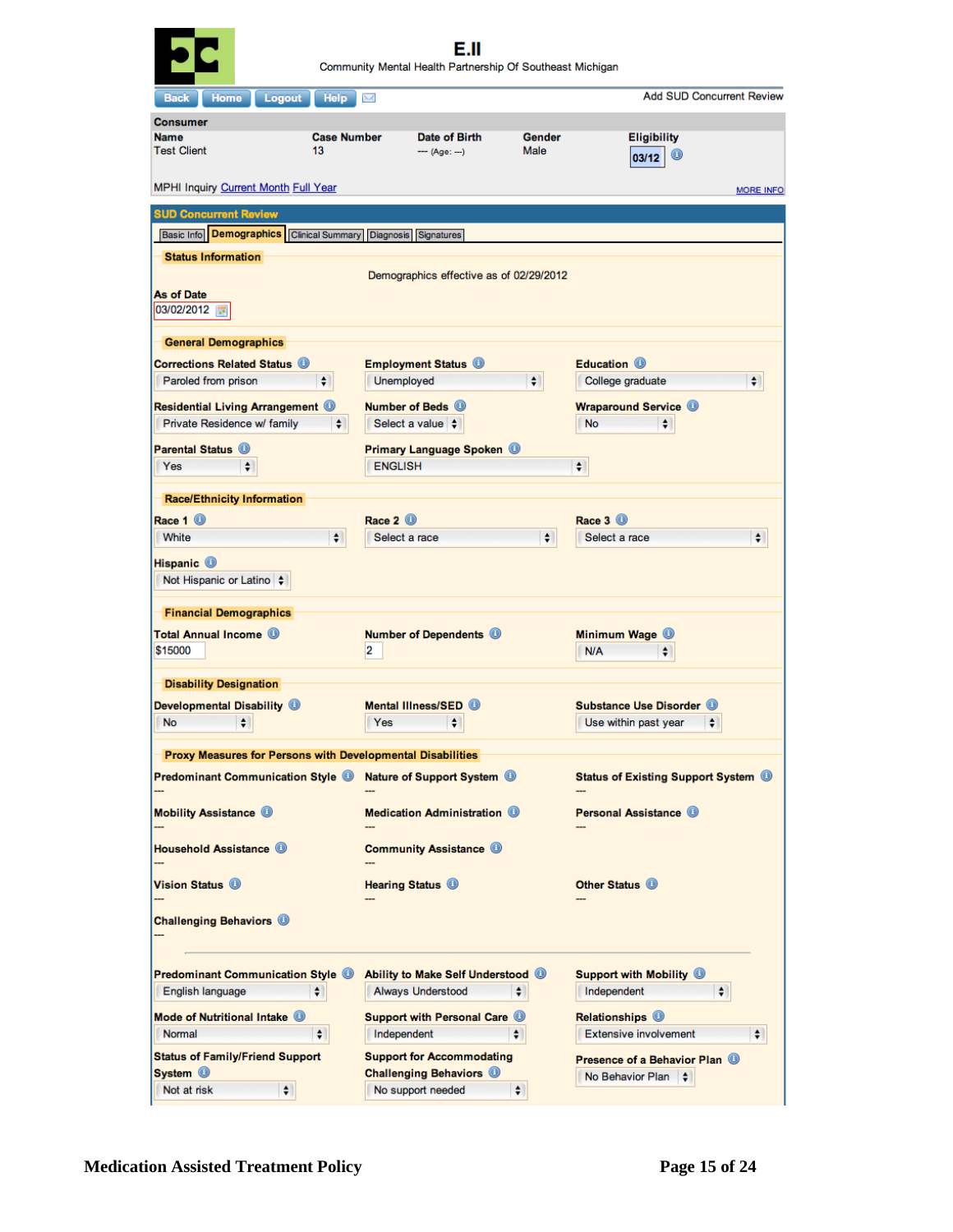| <b>Health and Other Conditions</b>                                  |                                                           |                                                           |
|---------------------------------------------------------------------|-----------------------------------------------------------|-----------------------------------------------------------|
| Ability to hear <b>O</b>                                            | <b>Hearing Aid Used ®</b>                                 |                                                           |
| ٠<br>Adequate                                                       | <b>No</b><br>÷                                            |                                                           |
| Ability to see in adequate light <b>O</b>                           | Visual appliance used <sup>1</sup>                        |                                                           |
| Adequate<br>÷                                                       | <b>No</b><br>÷                                            |                                                           |
|                                                                     | Asthma <sup>1</sup>                                       |                                                           |
| Pneumonia <b>O</b><br>$\div$<br>Never present                       | Never present<br>$\div$                                   | <b>Upper Respiratory Infections</b><br>Never present<br>÷ |
|                                                                     |                                                           |                                                           |
| Gastroesophageal Reflux <sup>1</sup>                                | <b>Chronic Bowel Impactions O</b>                         | Seizure disorder or Epilepsy (9)                          |
| Never present<br>÷                                                  | Never present<br>÷                                        | Never present<br>÷                                        |
| Progressive neurological disease <b>O</b>                           | Diabetes <sup>O</sup>                                     | <b>Hypertension O</b>                                     |
| Not present<br>÷                                                    | $\div$<br>Never present                                   | ÷<br>Never present                                        |
| Obesity <b>O</b>                                                    |                                                           |                                                           |
| Not present<br>$\div$                                               |                                                           |                                                           |
| <b>Demographics for Children</b>                                    |                                                           |                                                           |
| Served by DHS for Abuse/Neglect <sup>@</sup>                        | Served by another DHS program <sup>1</sup>                | Enrolled in Early On <sup>1</sup>                         |
| <b>No</b><br>÷                                                      | <b>No</b><br>÷                                            | No<br>÷                                                   |
|                                                                     |                                                           |                                                           |
| Basic Info <b>Demographics</b>                                      | Clinical Summary Diagnosis Signatures                     |                                                           |
| Save & Exit<br>$\vee$ Save<br>Í                                     | Save & add another SUD Concurrent Review                  | <b>X</b> Cancel                                           |
| Record added by SCALERAM on 03/02/2012 12:59:47 PM                  |                                                           | RecordID: 4122818                                         |
|                                                                     |                                                           |                                                           |
|                                                                     | E.II                                                      |                                                           |
|                                                                     | Community Mental Health Partnership Of Southeast Michigan |                                                           |
| <b>Help</b><br><b>Home</b><br>Logout<br>Back                        | X                                                         | <b>Add SUD Concurrent Review</b>                          |
| <b>Consumer</b>                                                     |                                                           |                                                           |
| <b>Name</b>                                                         | <b>Case Number</b><br><b>Date of Birth</b><br>Gender      | <b>Eligibility</b>                                        |
| <b>Test Client</b><br>13                                            | Male<br>--- (Age: ---)                                    | $\circledcirc$<br>03/12                                   |
|                                                                     |                                                           |                                                           |
|                                                                     |                                                           |                                                           |
| MPHI Inquiry Current Month Full Year                                |                                                           | <b>MORE INFO</b>                                          |
| <b>SUD Concurrent Review</b>                                        |                                                           |                                                           |
| Basic Info Demographics   Clinical Summary   Diagnosis   Signatures |                                                           |                                                           |
| <b>General Information</b>                                          |                                                           |                                                           |
| <b>Level of Care</b>                                                | <b>Stage of Change</b>                                    | <b>Minkoff Quadrant</b>                                   |
| $\div$                                                              | $\div$                                                    | $\div$                                                    |
| <b>Other Information</b>                                            |                                                           |                                                           |
| Consumer is Pregnant                                                | Coordination with Primary Care                            | Attendance at Self Help                                   |
| Goals                                                               |                                                           |                                                           |
|                                                                     |                                                           |                                                           |
|                                                                     |                                                           |                                                           |
| CHARACTERS LEFT: 30000                                              |                                                           | ø                                                         |
| Drug Use in Last 30 Days                                            |                                                           |                                                           |
| Primary                                                             | <b>Secondary</b>                                          | <b>Tertiary</b>                                           |
| <b>Drug</b>                                                         | Drug                                                      | <b>Drug</b>                                               |
| $\div$<br>---                                                       | $\div$<br>---                                             | $\div$<br><u>  —</u>                                      |
| Route of Administration <sup>1</sup>                                | Route of Administration (D)                               | Route of Administration <b>O</b>                          |
| ÷                                                                   | ÷<br>$\overline{\phantom{a}}$                             | ÷                                                         |
| Age of First Use <sup>1</sup>                                       | Age of First Use <sup>1</sup>                             | Age of First Use <sup>1</sup>                             |
|                                                                     |                                                           |                                                           |
| <b>Frequency of Use ©</b><br>÷                                      | <b>Frequency of Use O</b><br>÷                            | <b>Frequency of Use @</b><br>÷                            |
| Initially a Prescription                                            | Initially a Prescription                                  | Initially a Prescription                                  |
|                                                                     |                                                           |                                                           |
| <b>Clinical</b>                                                     |                                                           |                                                           |
| <b>Clinical Summary</b>                                             |                                                           |                                                           |
| Progress towards goals:                                             |                                                           |                                                           |
|                                                                     |                                                           |                                                           |
| Justification for continued stay and number of units requesting:    |                                                           |                                                           |
| CHARACTERS LEFT: 29842                                              |                                                           | œ                                                         |
|                                                                     |                                                           |                                                           |
| Basic Info Demographics Clinical Summary                            | Diagnosis Signatures                                      |                                                           |
| <b>Save &amp; Exit</b><br><b>Save</b>                               | Save & add another SUD Concurrent Review                  | <b>X</b> Cancel                                           |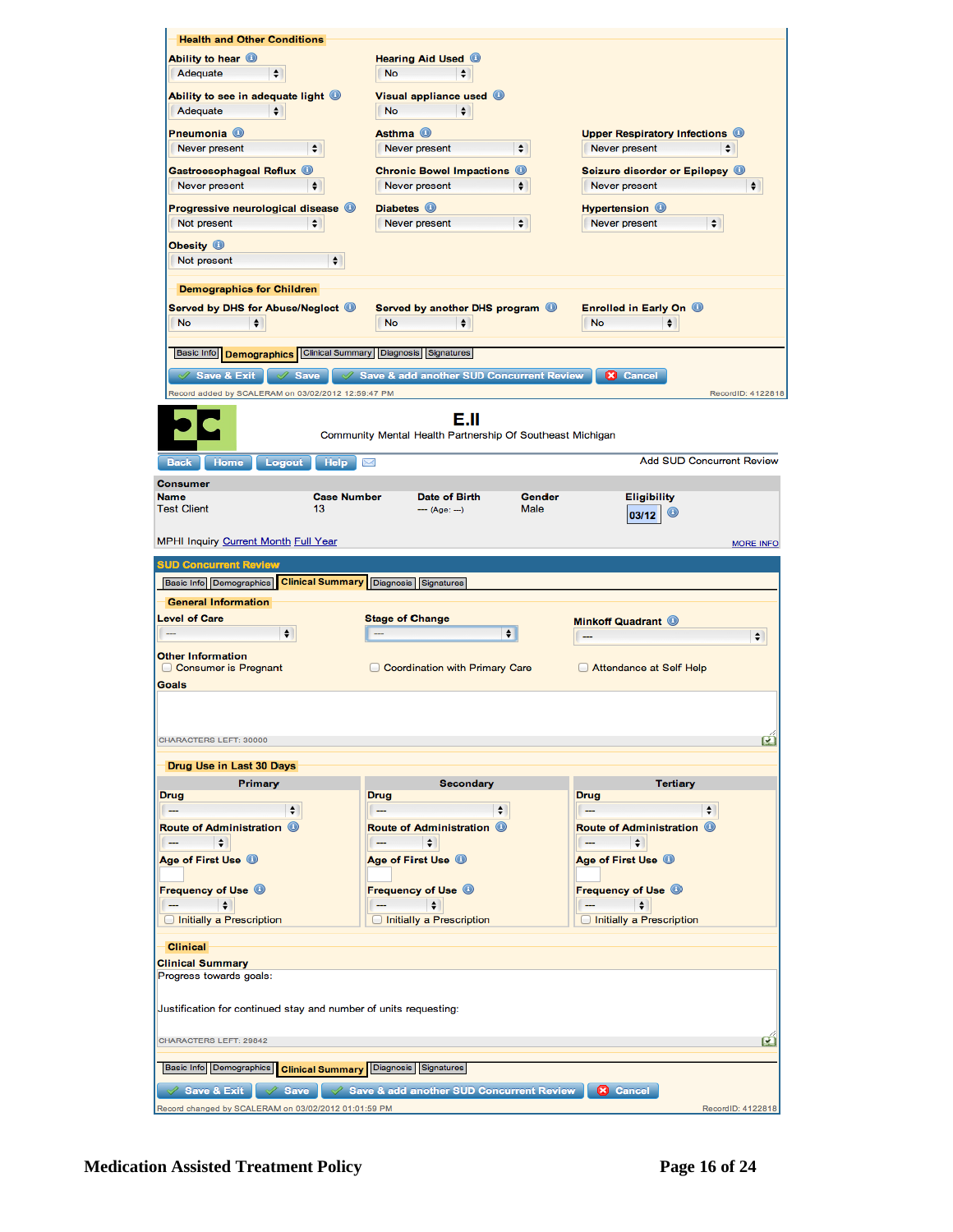| <b>Consumer</b>    |                                          |                                  |                             |        |                    |                  |
|--------------------|------------------------------------------|----------------------------------|-----------------------------|--------|--------------------|------------------|
| <b>Name</b>        |                                          | <b>Case Number</b>               | <b>Date of Birth</b>        | Gender | <b>Eligibility</b> |                  |
| <b>Test Client</b> |                                          | 13                               | $-$ (Age: --)               | Male   | $\bullet$<br>03/12 |                  |
|                    |                                          |                                  |                             |        |                    |                  |
|                    | MPHI Inquiry Current Month Full Year     |                                  |                             |        |                    | <b>MORE INFO</b> |
|                    | <b>SUD Concurrent Review</b>             |                                  |                             |        |                    |                  |
|                    | Basic Info Demographics Clinical Summary |                                  | <b>Diagnosis</b> Signatures |        |                    |                  |
|                    | <b>Axis I Diagnosis</b>                  |                                  |                             |        |                    |                  |
| CODE               | <b>DESCRIPTION</b>                       |                                  |                             |        |                    |                  |
| 296.40             |                                          | Bipolar Disorder, Manic, Unspeci |                             |        | $Q \times$         | Rule Out         |
| CODE               | <b>DESCRIPTION</b>                       |                                  |                             |        |                    |                  |
|                    |                                          |                                  |                             |        | Q<br>×             | Rule Out         |
| CODE               | <b>DESCRIPTION</b>                       |                                  |                             |        |                    |                  |
|                    |                                          |                                  |                             |        | U<br>Q<br>×        | <b>Rule Out</b>  |
|                    |                                          |                                  |                             |        |                    |                  |
| CODE               | <b>DESCRIPTION</b>                       |                                  |                             |        | Q<br>×             | Rule Out         |
|                    |                                          |                                  |                             |        |                    |                  |
| CODE               | <b>DESCRIPTION</b>                       |                                  |                             |        |                    | Rule Out         |
|                    |                                          |                                  |                             |        | Q<br>×             |                  |
|                    | <b>SUD Diagnosis</b>                     |                                  |                             |        |                    |                  |
| CODE               | <b>DESCRIPTION</b>                       |                                  |                             |        |                    |                  |
| 304.20             | <b>COCAINE DEPEND-UNSPEC</b>             |                                  |                             |        | Q<br>×             | Rule Out         |
|                    | <b>SPECIFIER</b>                         |                                  |                             |        |                    |                  |
|                    | Unspecified                              |                                  | $\ddot{\bullet}$            |        |                    |                  |
| CODE               | <b>DESCRIPTION</b>                       |                                  |                             |        |                    |                  |
| 304.30             | <b>CANNABIS DEPEND-UNSPEC</b>            |                                  |                             |        | $Q \times$         | Rule Out         |
|                    | <b>SPECIFIER</b>                         |                                  |                             |        |                    |                  |
|                    | Unspecified                              |                                  | $\div$                      |        |                    |                  |
| CODE               | <b>DESCRIPTION</b>                       |                                  |                             |        |                    |                  |
|                    |                                          |                                  |                             |        | $\propto$ x        | <b>Rule Out</b>  |
|                    | <b>SPECIFIER</b>                         |                                  |                             |        |                    |                  |
|                    |                                          |                                  | $\div$                      |        |                    |                  |
|                    |                                          |                                  |                             |        |                    |                  |
| CODE               | <b>DESCRIPTION</b>                       |                                  |                             |        | Q<br>x             | <b>Rule Out</b>  |
|                    | <b>SPECIFIER</b>                         |                                  |                             |        |                    |                  |
|                    | $\overline{\phantom{m}}$                 |                                  | $ \hspace{-.06in} \bullet $ |        |                    |                  |
|                    |                                          |                                  |                             |        |                    |                  |
| CODE               | <b>DESCRIPTION</b>                       |                                  |                             |        | $\alpha$ x         | Rule Out         |
|                    | <b>SPECIFIER</b>                         |                                  |                             |        |                    |                  |
|                    |                                          |                                  | $\ddot{\bullet}$            |        |                    |                  |
|                    |                                          |                                  |                             |        |                    |                  |
|                    | <b>Axis II Diagnosis</b>                 |                                  |                             |        |                    |                  |
| CODE               | <b>DESCRIPTION</b>                       |                                  |                             |        |                    |                  |
| 301.9              | <b>Personality Disorder NOS</b>          |                                  |                             |        | Q                  | Rule Out         |
| CODE               | <b>DESCRIPTION</b>                       |                                  |                             |        |                    |                  |
|                    |                                          |                                  |                             |        |                    | Rule Out         |
| CODE               | <b>DESCRIPTION</b>                       |                                  |                             |        |                    |                  |
|                    |                                          |                                  |                             |        | Q<br>×             | Rule Out         |
|                    |                                          |                                  |                             |        |                    |                  |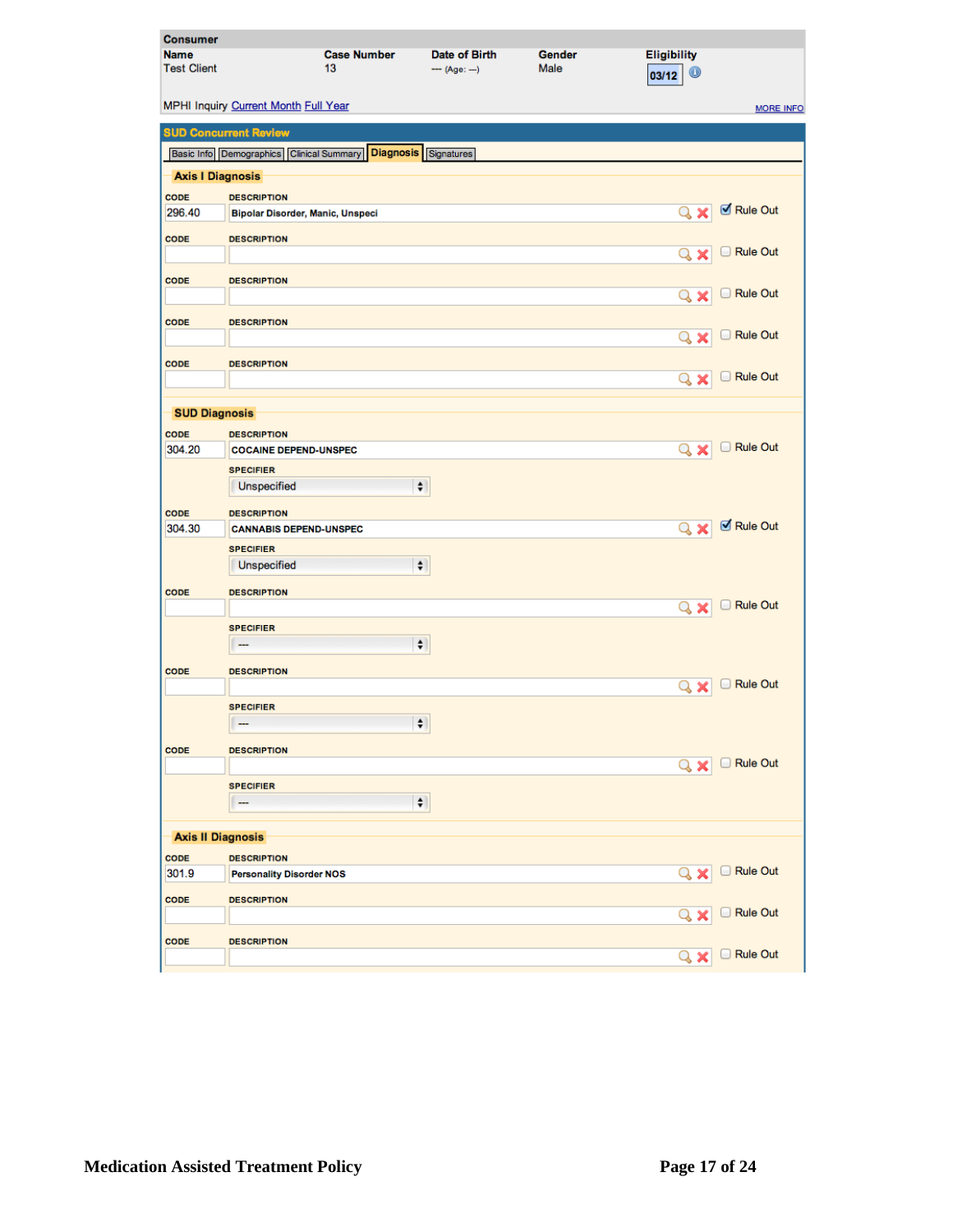|                    | <b>Axis IV Diagnosis</b>                             |                                                               |                     |                    |                              |                                                  |                                  |
|--------------------|------------------------------------------------------|---------------------------------------------------------------|---------------------|--------------------|------------------------------|--------------------------------------------------|----------------------------------|
|                    | Problem with primary support group                   |                                                               |                     |                    | Economic problems            |                                                  |                                  |
|                    | Problem related to social environment                |                                                               |                     |                    | Problem accessing healthcare |                                                  |                                  |
| ∩                  | <b>Educational problems</b>                          |                                                               |                     |                    | Occupational problems        |                                                  |                                  |
|                    | Housing problems                                     |                                                               |                     |                    |                              | Problem related to interaction with legal system |                                  |
|                    |                                                      | O Other psychological and environmental problems              |                     |                    |                              |                                                  |                                  |
|                    | <b>Axis V Diagnosis</b>                              |                                                               |                     |                    |                              |                                                  |                                  |
| <b>Current GAF</b> |                                                      | <b>Date</b>                                                   |                     | <b>Current GAS</b> |                              | <b>Date</b>                                      |                                  |
| 42                 |                                                      | 01/30/2012                                                    |                     |                    |                              |                                                  | <b>III</b>                       |
|                    | <b>Diagnostic Summary</b>                            |                                                               |                     |                    |                              |                                                  |                                  |
|                    | written support your diagnosis/Axis                  |                                                               |                     |                    |                              |                                                  |                                  |
|                    | CHARACTERS LEFT: 29965                               |                                                               |                     |                    |                              |                                                  | u                                |
|                    |                                                      |                                                               |                     |                    |                              |                                                  |                                  |
|                    | <b>Diagnosis Information</b>                         |                                                               |                     |                    |                              |                                                  |                                  |
| 1003669            | <b>Diagnosis Made By</b><br><b>Mark E. Welliver</b>  |                                                               |                     |                    |                              | <b>Date</b><br>03/02/2012<br>$\alpha$ x          |                                  |
| ID                 | <b>NAME</b>                                          |                                                               |                     |                    |                              |                                                  | <b>HIP</b>                       |
|                    |                                                      |                                                               |                     |                    |                              |                                                  |                                  |
|                    | Basic Info Demographics Clinical Summary             | <b>Diagnosis</b>                                              | Signatures          |                    |                              |                                                  |                                  |
| Í                  | <b>Save &amp; Exit</b><br><b>Save</b>                | Save & add another SUD Concurrent Review                      |                     |                    |                              | <b>X</b> Cancel                                  |                                  |
|                    | Record changed by SCALERAM on 03/02/2012 01:01:59 PM |                                                               |                     |                    |                              |                                                  | RecordID: 4122818                |
|                    |                                                      |                                                               |                     |                    |                              |                                                  |                                  |
| <b>Back</b>        | <b>Home</b><br>Logout                                | <b>Help</b><br>M                                              |                     |                    |                              |                                                  | <b>Add SUD Concurrent Review</b> |
| <b>Consumer</b>    |                                                      |                                                               |                     |                    |                              |                                                  |                                  |
| <b>Name</b>        |                                                      | <b>Case Number</b>                                            | Date of Birth       |                    | Gender                       | <b>Eligibility</b>                               |                                  |
| <b>Test Client</b> |                                                      | 13                                                            | $-$ (Age: --)       |                    | Male                         |                                                  | $^{\rm \textregistered}$         |
|                    |                                                      |                                                               |                     |                    |                              | 03/12                                            |                                  |
|                    | MPHI Inquiry Current Month Full Year                 |                                                               |                     |                    |                              |                                                  |                                  |
|                    |                                                      |                                                               |                     |                    |                              |                                                  | <b>MORE INFO</b>                 |
|                    | <b>SUD Concurrent Review</b>                         |                                                               |                     |                    |                              |                                                  |                                  |
|                    |                                                      | Basic Info Demographics Clinical Summary Diagnosis Signatures |                     |                    |                              |                                                  |                                  |
|                    | <b>Service Activity Log</b>                          |                                                               |                     |                    |                              |                                                  |                                  |
| Date               |                                                      | <b>Begin Time</b>                                             |                     | <b>End Time</b>    |                              |                                                  |                                  |
| 03/02/2012         |                                                      | 12:58 PM                                                      |                     |                    | Ø                            |                                                  | Billable Service                 |
|                    |                                                      |                                                               |                     |                    |                              |                                                  | Co-occurring / IDDT              |
| <b>Consumer</b>    |                                                      |                                                               |                     | <b>Staff</b>       |                              |                                                  |                                  |
| 13 - Test Client   |                                                      |                                                               |                     | 1000670            | Marci R. Scalera             |                                                  | Q<br>×                           |
|                    |                                                      |                                                               |                     | ID.                | <b>NAME</b>                  |                                                  |                                  |
| Team               |                                                      |                                                               |                     |                    | <b>Location of Service</b>   |                                                  |                                  |
|                    |                                                      |                                                               | $\mathbf{Q} \times$ | Office             |                              |                                                  |                                  |
|                    |                                                      |                                                               |                     | <b>Service</b>     |                              |                                                  |                                  |
|                    |                                                      |                                                               |                     |                    |                              |                                                  |                                  |
|                    |                                                      |                                                               |                     |                    |                              |                                                  |                                  |
|                    |                                                      |                                                               |                     |                    |                              |                                                  |                                  |
|                    |                                                      |                                                               |                     |                    |                              |                                                  |                                  |
|                    | <b>Electronic Signatures</b>                         |                                                               |                     |                    |                              |                                                  |                                  |
|                    | <b>Staff Signature Required By</b>                   |                                                               |                     |                    | Enter your password to sign  |                                                  |                                  |
| 1000670            | Marci R. Scalera                                     |                                                               | $\propto$ x         |                    |                              |                                                  |                                  |
| ID                 | <b>NAME</b>                                          |                                                               |                     |                    |                              |                                                  |                                  |
|                    |                                                      |                                                               |                     | <b>X</b> Sign      |                              |                                                  |                                  |
|                    |                                                      |                                                               |                     |                    |                              |                                                  |                                  |
|                    | Basic Info   Demographics                            | Clinical Summary   Diagnosis                                  | <b>Signatures</b>   |                    |                              |                                                  |                                  |
|                    | <b>Save &amp; Exit</b><br><b>Save</b>                | $\sqrt{\ }$ Save & add another SUD Concurrent Review          |                     |                    |                              | <b>X</b> Cancel                                  |                                  |
|                    |                                                      | Record changed by SCALERAM on 03/02/2012 01:01:59 PM          |                     |                    |                              |                                                  | RecordID: 4122818                |
|                    |                                                      |                                                               |                     |                    |                              |                                                  |                                  |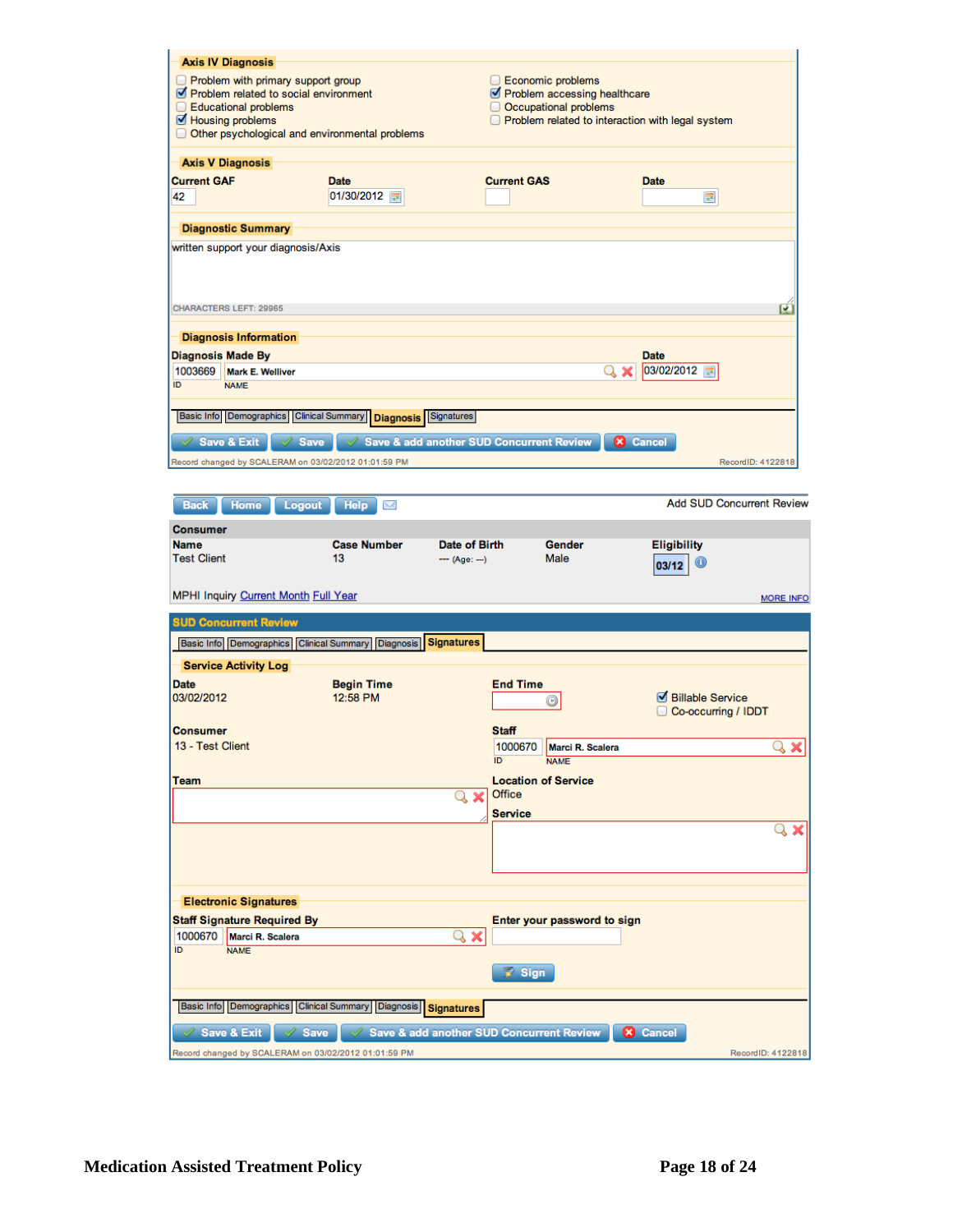## **Attachment C**

# **Community Mental Health Partnership of Southeast Michigan**

# **NOTICE OF DENIAL OR CHANGE OF SERVICES FOR NON-MEDICAID RECIPIENTS**

**\_\_\_\_\_\_\_\_\_\_\_\_\_\_\_\_\_\_\_\_\_\_\_\_\_\_\_\_\_\_\_\_\_\_\_\_\_\_\_\_\_\_\_\_\_ \_\_\_\_\_\_\_\_\_\_\_\_\_\_\_\_\_\_\_\_\_\_\_\_\_** (Recipient Name and I.D. #) (Date)

Following a review of the services that you are currently receiving, it has been determined that the following service(s) must be denied or changed as follows:

| Service(s) | Action to be Taken | <b>Effective Date</b> |
|------------|--------------------|-----------------------|
|            |                    |                       |
|            |                    |                       |

If you do not agree with this action you may:

- Speak with your worker or his/her supervisor. They will be happy to discuss this with you and try to resolve your concerns. They can also help you access any available conflict resolution mechanisms.
- Ask for a second opinion if your application for services has been denied, or if hospitalization has been denied, by signing, dating and returning the enclosed Request for Second Opinion form to CMHPSM within 30 days.
- Ask for a review by the Local Dispute Resolution Committee by contacting your local Grievance and Appeals Officer or your local Office of Recipient Rights at (734) 544-3000 within 90 days of the date of this Notice. In an emergency situation, an LDRC meeting may be held within 24 hours of receiving the necessary information.
- Once you receive a written decision from the Local Dispute Resolution Committee, if you are not satisfied with the outcome, you may then ask for a review by the Michigan Department of Health and Human Services Alternative Dispute Resolution Process.

If you would like further information or if you want help in pursuing your appeal options, please contact your local Grievance and Appeals Officer, Member Services, or your local Office of Recipient Rights at (734) 544-3000.

You can also contact the Regional Fair Hearings Officer at (734) 544-3000 for help with your appeal.

**Attachment D**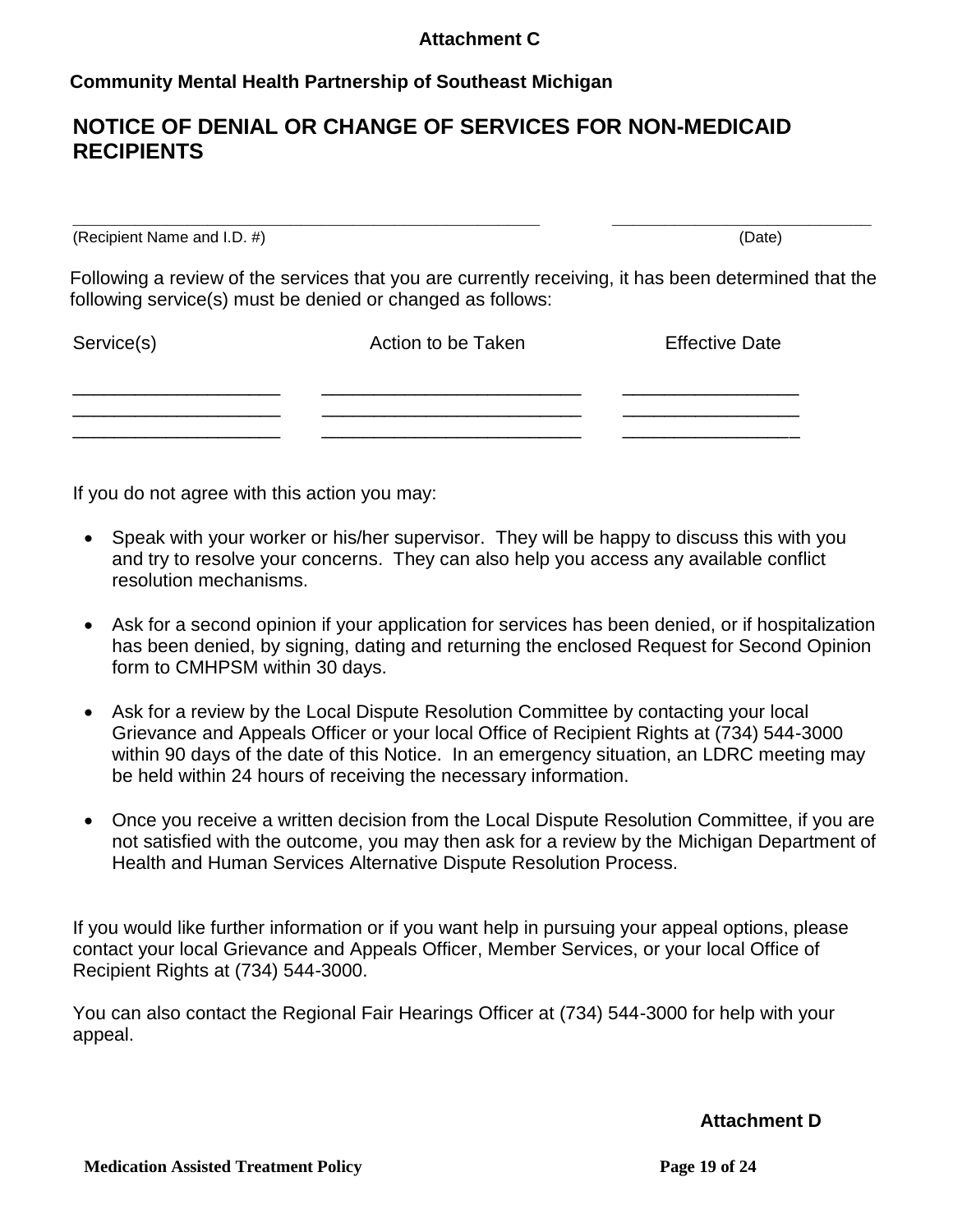## **COMMUNITY MENTAL HEALTH PARTNERSHIP OF SOUTHEAST MICHIGAN**

# **CLIENT INFORMATION RELEASE AUTHORIZATION**

I, \_\_\_\_\_\_\_\_\_\_\_\_\_\_\_\_\_\_\_\_\_\_\_\_\_\_\_\_\_\_\_Date of Birth: \_\_\_\_\_\_\_\_\_\_\_\_ am currently receiving Methadone Therapy and hereby authorize, Name of Clinic\_\_\_\_\_\_\_\_\_\_\_\_\_\_\_\_\_\_\_\_\_\_\_\_\_\_\_its director or designee, counselor, and/or case manager to release and obtain information contained in my client records under the following conditions:

1. **Name of person(s) or organization to whom disclosure is to be made**:

#### **COMMUNITY MENTAL HEALTH PARTNERSHIP OF SOUTHEAST MICHIGAN**

- 2. **Specific type of information to be disclosed**: The information pertaining to the diagnosis, participation, progress, treatment and prognosis of the above named client during the course of treatment including HIV/AIDS/ARC, psychiatric/mental health and substance abuse information. This includes information via telephone, facsimile or U.S. Mail. Other:
- 3. **Purpose and need for the disclosure**: Medical evaluation for continuing Methadone Therapy and coordinating treatment, planning and follow up services: **Other:**  $\blacksquare$
- 4. This consent is subject to revocation at any time except in those circumstances in which the program has taken certain actions on the understanding that the consent will continue unrevoked until the purpose for which the consent was given shall have been accomplished.

#### **5. Without expressed revocation, this consent expires for the following specified reasons:**

| <b>DATE</b> |  |
|-------------|--|
| $\cap$ NIE  |  |

If none is specified, release automatically expires upon the client's discharge from the agency or organization to which the client was referred for treatment, or within 1 year from the date of the client's signature.

I understand that my records cannot be disclosed without my written permission as stated in the federal regulations governing Confidentiality of Alcohol and Drug Abuse Patient Records, 42 CFR Part 2, unless otherwise provided for in the regulations. According to Reference MCL 333.5131 (5) (s), I acknowledge that my records contain or may contain HIV or AIDS information.

| <b>Client To Initial One:</b>                                                           |  |
|-----------------------------------------------------------------------------------------|--|
| I do not wish to continue Methadone Treatment and request Detoxification from Methadone |  |
| I wish to continue Methadone Therapy with the goal of becoming drug free.               |  |
| I wish to continue Methadone Treatment and agree to the conditions of treatment.        |  |

\_\_\_\_\_\_\_\_\_\_\_\_\_\_\_\_\_\_\_\_\_\_\_\_\_\_\_\_\_\_\_\_\_\_\_\_\_\_\_\_\_\_\_\_\_\_\_\_\_\_\_\_\_\_\_\_\_\_\_\_\_\_\_\_\_\_\_\_\_\_\_\_\_\_\_\_\_\_\_\_\_\_\_\_\_\_\_

#### **Client comments**:

\_\_\_\_\_\_\_\_\_\_\_\_\_\_\_\_\_\_\_\_\_\_\_\_\_\_\_\_\_\_\_\_\_\_\_\_\_\_\_\_\_\_\_\_\_\_\_\_ \_\_\_\_\_\_\_\_\_\_\_\_\_\_\_\_\_\_\_\_\_\_\_\_\_\_\_\_ **Client signature (or parent/guardian, if applicable)** Date

**Physician Signature**  Date **Date** 

## **COMMUNITY MENTAL HEALTH PARTNERSHIP OF SOUTHEAST MICHIGAN**

\_\_\_\_\_\_\_\_\_\_\_\_\_\_\_\_\_\_\_\_\_\_\_\_\_\_\_\_\_\_\_\_\_\_\_\_\_\_\_\_\_\_\_\_\_\_\_\_ \_\_\_\_\_\_\_\_\_\_\_\_\_\_\_\_\_\_\_\_\_\_\_\_\_\_\_\_\_

**Attachment E**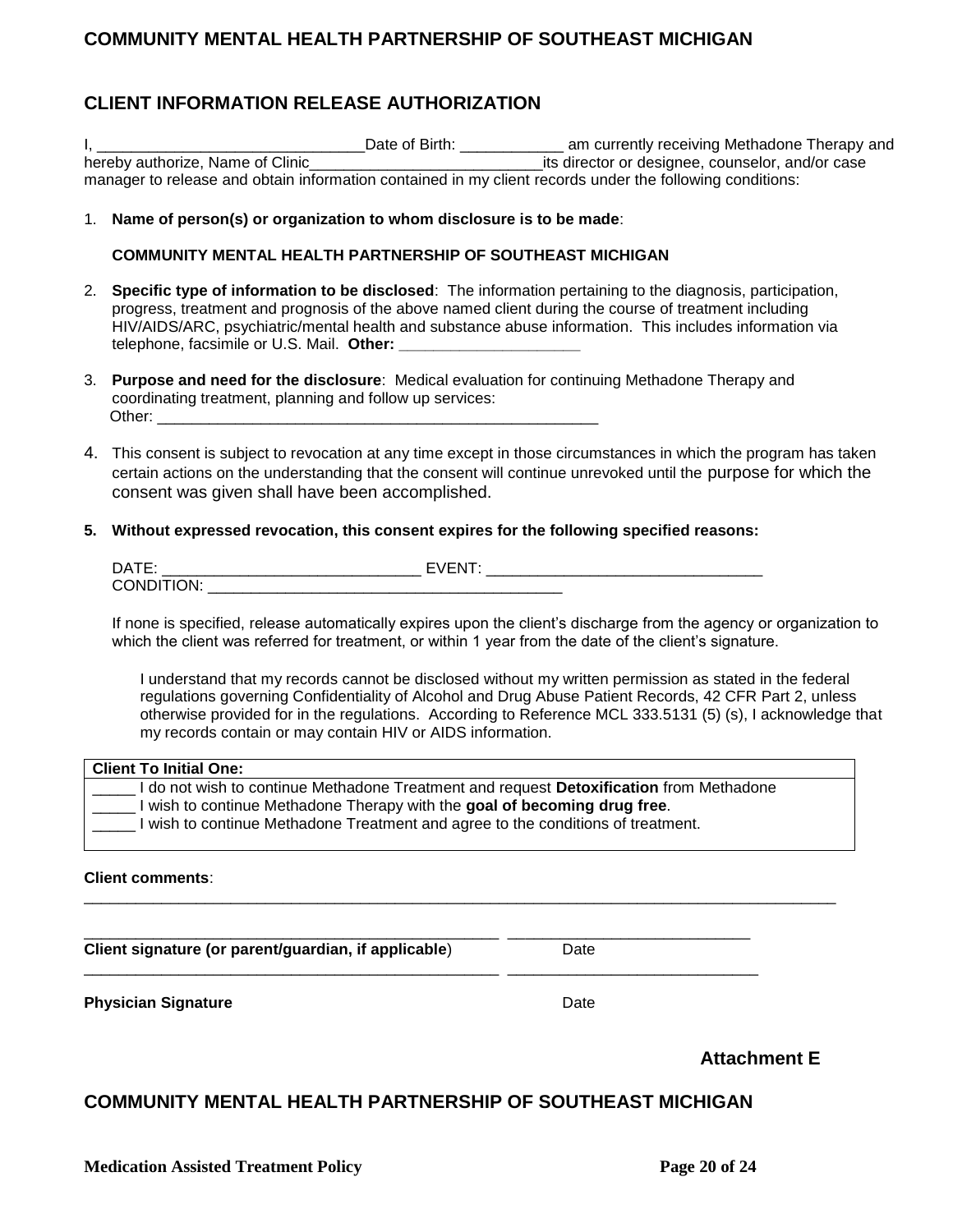## **To be completed by treating physician**

| Date:<br><u> 1980 - Antonio Alemania, prestavanja postava i predsjednje postava i predsjednje postava i predsjednje postava i predsjednje postava i predsjednje postava i predsjednje postava i predsjednje postava i predsjednje postava</u> |       |
|-----------------------------------------------------------------------------------------------------------------------------------------------------------------------------------------------------------------------------------------------|-------|
| Client Name: ________________                                                                                                                                                                                                                 |       |
| Clinic Name:                                                                                                                                                                                                                                  |       |
|                                                                                                                                                                                                                                               | Code: |
|                                                                                                                                                                                                                                               |       |
| Hepatitis Status: __                                                                                                                                                                                                                          |       |

To determine whether a patient should continue in Methadone treatment, the program physician in cooperation with the clinical staff must use the following ASAM Patient Placement criteria in evaluating the client.

#### **1. Acute narcotics dependence and/or potential relapse (check at least one):**

- \_\_\_\_\_ Continued Methadone maintenance is required to prevent relapse to illicit narcotic use.
- \_\_\_\_\_ The patient needs ongoing medical monitoring and access to medical management.
- Patient continues to have adequate support systems to ensure commitment to continuing Methadone maintenance treatment.

Explain:

| 2. Biomedical Conditions and Complications (check at least one):<br>There is a current or chronic illness and opiate addiction problem that requires medical<br>monitoring and management.<br>There is a presence of or potential for:<br>episodic use of drugs other than narcotics; Positive HIV Status or AIDS; Chronic health conditions that could                                                                                   |
|-------------------------------------------------------------------------------------------------------------------------------------------------------------------------------------------------------------------------------------------------------------------------------------------------------------------------------------------------------------------------------------------------------------------------------------------|
| be medically compromised with discontinuation of Methadone maintenance treatment, including but not<br>limited to liver disease or problems with the hepatic decompensation, Pancreatitis, Gastrointestinal,<br>cardiovascular, and other systems disorders, Sexually transmitted diseases, Concurrent psychiatric illness<br>requiring psychotropic medications; Tuberculosis, Hepatitis.<br>Patient is pregnant and narcotic dependent. |
| Explain:                                                                                                                                                                                                                                                                                                                                                                                                                                  |

### **3. Emotional/Behavioral Conditions and Complications (check at least one):**

- Patient's emotional/behavioral functioning may be jeopardized by discontinuation of Methadone maintenance treatment.
- Patient demonstrates the ability to benefit from Methadone treatment but may not have achieved significant life changes.

| Patient s making progress toward resolution of an emotional/behavioral problem, but has not sufficiently   |
|------------------------------------------------------------------------------------------------------------|
| resolved problems to benefit from a transfer from Methadone maintenance to a less intensive level of care. |
| Patient's emotional/behavioral disorder continues to distract the patient from focusing on                 |
|                                                                                                            |

- treatment goals, however, the patient is responding to treatment, and it is anticipated that with additional intervention the patient will meet treatment objectives.
- Patient continues to exhibit risk behaviors endangering self or others but the situation is improving.
- Patient is being detained pending transfer to a more intensive treatment service.
- Patient has a diagnosed but stable emotional/behavioral or neurological disorder which requires monitoring, management, and/or psychotropic medication due to the patient's history of being distracted from recovery and/or treatment.

Explain:

#### $\Box$ **4. Treatment Acceptance/Resistance (check at least one)**:

Patient recognizes the severity of the drug problem, however, the patient exhibits little understanding of the detrimental effects of drug use, including alcohol, yet the patient is progressing in treatment.

 $\Box$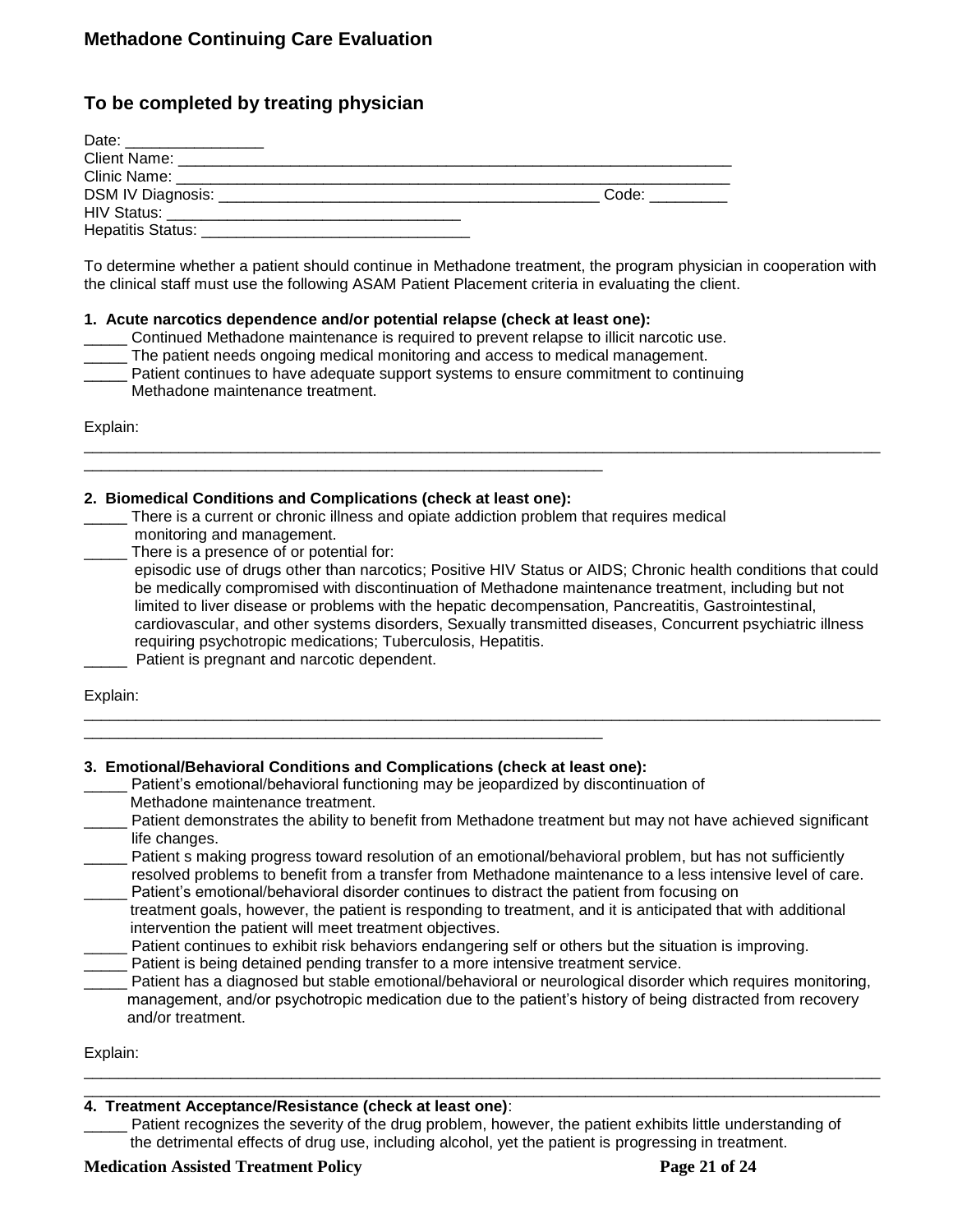|          | Patient recognizes the severity of the addiction and exhibits an understanding of his/her relationship<br>with narcotics, however, the patient does not demonstrative behaviors that indicate the patient has assumed<br>responsibility necessary to cope with the situation.<br>Patient is becoming aware of responsibility for addressing the narcotic addiction, but still requires current<br>level of treatment and psychotherapy to sustain person responsibility in treatment.<br>Patient has accepted responsibility for addiction and has determined that ongoing Methadone<br>treatment is the best strategy for preventing relapse to narcotics dependence. |
|----------|------------------------------------------------------------------------------------------------------------------------------------------------------------------------------------------------------------------------------------------------------------------------------------------------------------------------------------------------------------------------------------------------------------------------------------------------------------------------------------------------------------------------------------------------------------------------------------------------------------------------------------------------------------------------|
| Explain: |                                                                                                                                                                                                                                                                                                                                                                                                                                                                                                                                                                                                                                                                        |
|          | 5. Relapse Potential (check at least one):<br>Due to continued relapse attributable to physiological cravings, the patient requires structured outpatient                                                                                                                                                                                                                                                                                                                                                                                                                                                                                                              |
|          | psychotherapy with Methadone to promote continued progress and recovery.                                                                                                                                                                                                                                                                                                                                                                                                                                                                                                                                                                                               |
|          | Patient recognized relapse occurs, but has not developed or exhibited coping skills to interrupt, postpone or<br>neutralize gratification, or to change impulse control behavior.                                                                                                                                                                                                                                                                                                                                                                                                                                                                                      |

| Narcotic symptoms are stabilized, but have not been reduced to support successful functioning without |  |  |  |
|-------------------------------------------------------------------------------------------------------|--|--|--|
| structured outpatient treatment.                                                                      |  |  |  |

Pharmacotherapy (Methadone) has been effective as an adjunct to psychotherapy and as a strategy used to prevent relapse, however, withdrawal from Methadone is likely to lead to recurrence of addiction symptoms and, possibly, relapse.

\_\_\_\_\_\_\_\_\_\_\_\_\_\_\_\_\_\_\_\_\_\_\_\_\_\_\_\_\_\_\_\_\_\_\_\_\_\_\_\_\_\_\_\_\_\_\_\_\_\_\_\_\_\_\_\_\_\_\_\_\_\_\_\_\_\_\_\_\_\_\_\_\_\_\_\_

Explain: \_\_\_\_\_\_\_\_\_\_\_\_\_\_\_\_\_\_\_\_\_\_\_\_\_\_\_\_\_\_\_\_\_\_\_\_\_\_\_\_\_\_\_\_\_\_\_\_\_\_\_\_\_\_\_\_\_\_\_\_\_\_\_\_\_\_\_\_\_\_\_\_\_\_\_\_\_\_\_\_\_\_\_\_

#### **6. Recovery Environment (check at least one)**:

| Patient has not integrated and exhibited coping skills sufficient to survive stressful situations in the work     |
|-------------------------------------------------------------------------------------------------------------------|
| environment, or has not developed vocational alternatives.                                                        |
| Patient has not developed coping skills sufficient to successfully deal with a non-supportive family and social   |
| support environment or has not developed alternative living support systems.                                      |
| Detiant has not integrated and oubibited the coojelization oldlle concertial to cotabilishing a cumportive family |

- \_\_\_\_\_ Patient has not integrated and exhibited the socialization skills essential to establishing a supportive family and social support environment.
- Patient has responded to treatment of psychosocial problems affecting patient's social and interpersonal life; however, the patient's ability to cope with psychosocial problems would be limited if the patient is transferred to a less intensive level of treatment.
- Patient's social and interpersonal life has not changed or deteriorated, however, the patient needs additional treatment to cope with his/her social and interpersonal life or to take steps to secure an alternative environment.
- Emotional and behavioral complications of addiction are present, however, the behavioral complications are manageable in a structured outpatient program. The behaviors include: 1) criminal activity involving illicit drugs, 2) victim of abuse or domestic violence, 3) inability to maintain a stable household, including the provision of food, shelter, supervision of children and health care, or 4) inability to secure or retain employment.

| Has client been consistent with clean urines?                                                                               | Yes | No. |     |
|-----------------------------------------------------------------------------------------------------------------------------|-----|-----|-----|
| If no, explain reason and plan:                                                                                             |     |     |     |
| Has client been consistent with attending Individual and/ or Group Therapy sessions? Yes<br>If no, explain reason and plan: |     |     | No. |
| Does the client have any medical conditions that are currently being treated?                                               |     | Yes | No. |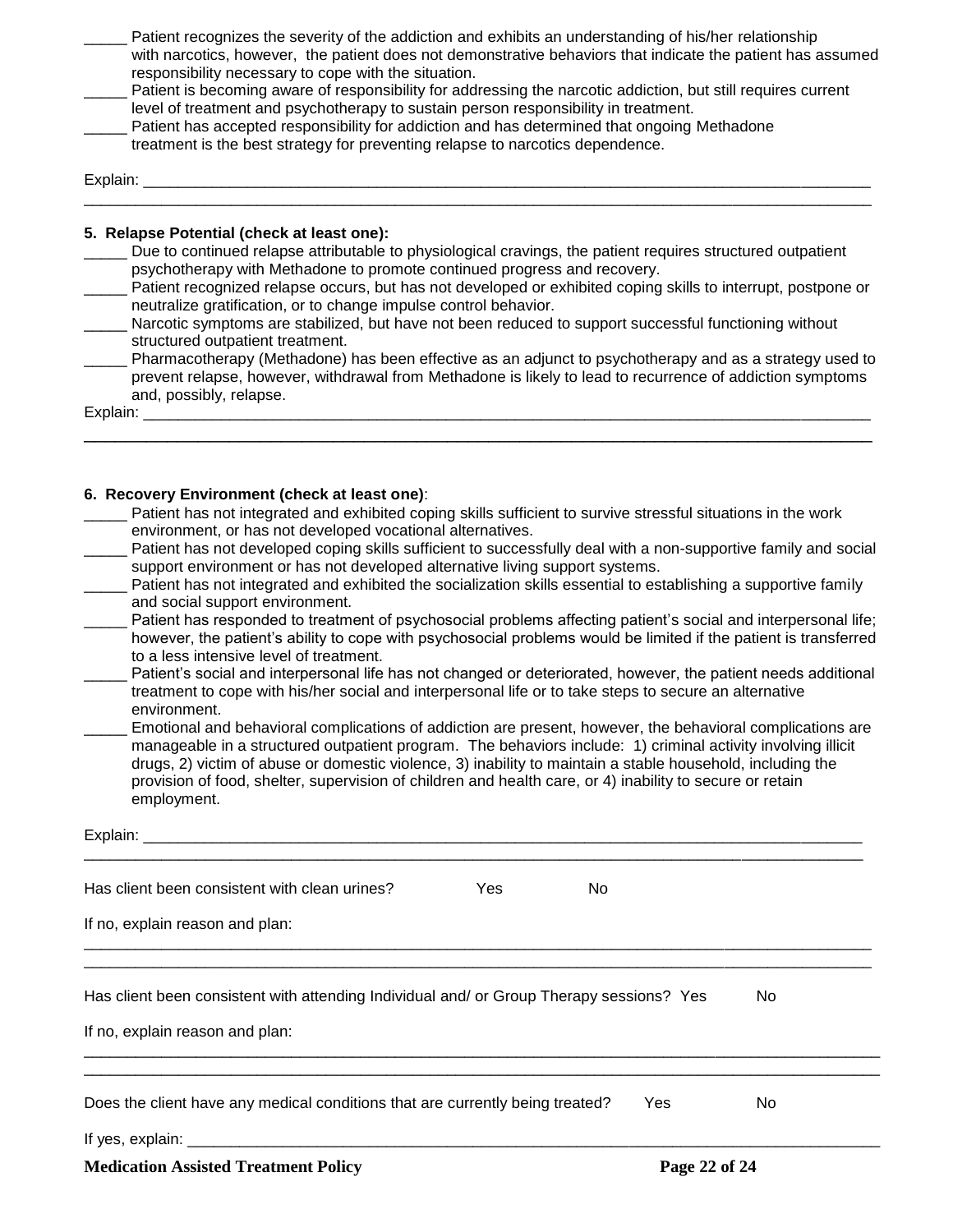| Client's Mental Status:                                                                                                                                                                              |           |      |  |
|------------------------------------------------------------------------------------------------------------------------------------------------------------------------------------------------------|-----------|------|--|
| Physician comments (include any client treatment information that is not covered in this review that must be<br>considered for re-evaluation of medical necessity for continuing Methadone Therapy): |           |      |  |
| <b>Print Physician Name</b>                                                                                                                                                                          | Signature | Date |  |

\_\_\_\_\_\_\_\_\_\_\_\_\_\_\_\_\_\_\_\_\_\_\_\_\_\_\_\_\_\_\_\_\_\_\_\_\_\_\_\_\_\_\_\_\_\_\_\_\_\_\_\_\_\_\_\_\_\_\_\_\_\_\_\_\_\_\_\_\_\_\_\_\_\_\_\_\_\_\_\_\_\_\_\_\_\_\_\_\_\_\_\_

**Attach copy of last 6 months of Urine Drug Screens, Concurrent Review Form and Treatment Plan**